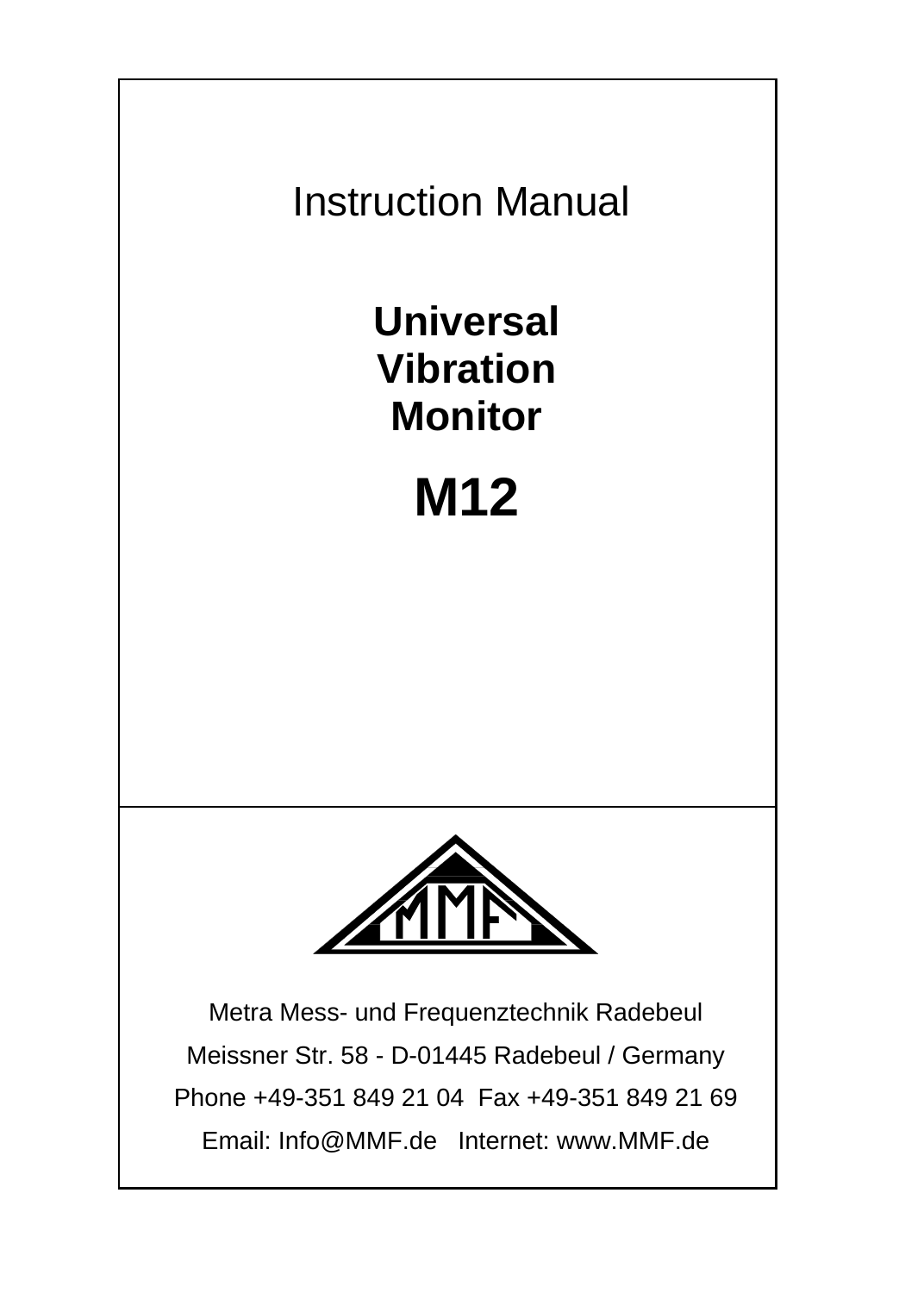#### **Published by:**

Metra Mess- und Frequenztechnik Radebeul Meißner Str. 58 D-01445 Radebeul / Germany<br>Tel. +49-351-836 2191  $+49-351-8362191$ Fax +49-351-836 2940 Email Info@MMF.de Internet www.MMF.de

© 2003 Metra Mess- und Frequenztechnik Radebeul

"ICP" is a registered trade mark of PCB Piezotronics Inc. May. 06 #181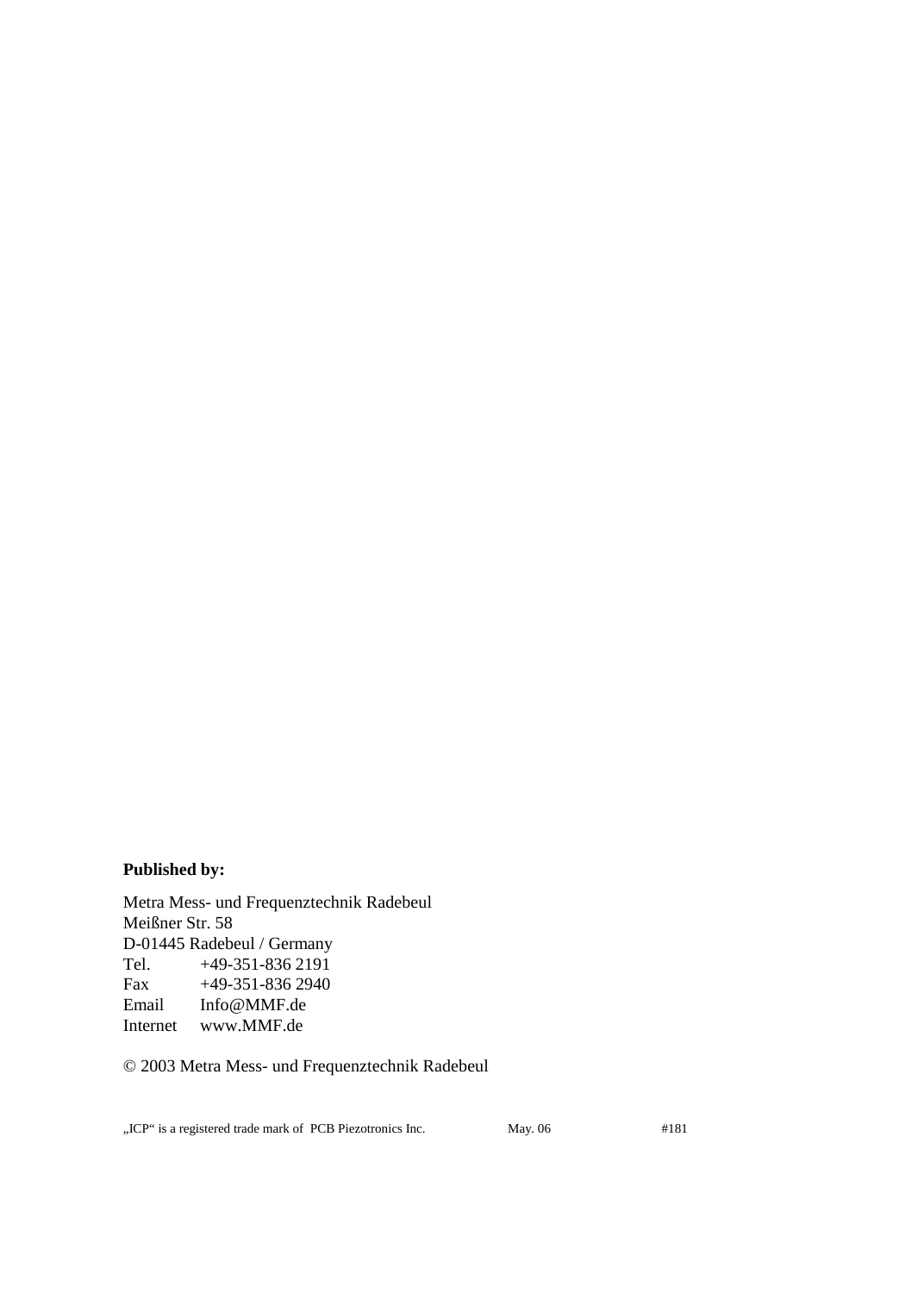## **Contents**

| 1. |                     | The M12 at a Glance                                                                 | $\overline{c}$        |  |  |
|----|---------------------|-------------------------------------------------------------------------------------|-----------------------|--|--|
| 2. | Purpose             | <b>Measured Vibration Quantities</b><br>Outputs<br>Filters<br><b>LED</b> Indicators | 3<br>3<br>3<br>3<br>3 |  |  |
| 3. | Function            |                                                                                     | 4                     |  |  |
|    |                     | Sensor Input                                                                        | $\overline{4}$        |  |  |
|    |                     | Amplifier                                                                           | 4                     |  |  |
|    |                     | Filters                                                                             | 5                     |  |  |
|    |                     | Integrators                                                                         | 5                     |  |  |
|    |                     | RMS Rectification                                                                   | 5<br>5                |  |  |
|    |                     | Peak-to-Peak Rectification<br><b>DC</b> Outputs                                     | 5                     |  |  |
|    |                     | 4-20 mA Loop Output                                                                 | 5                     |  |  |
|    |                     | Alarm Relay                                                                         | 5                     |  |  |
|    |                     | Level Display                                                                       | 6                     |  |  |
|    |                     | <b>Self Test Functions</b>                                                          | 6                     |  |  |
|    |                     | <b>AC</b> Output                                                                    | 7<br>7                |  |  |
|    | Overload Indication |                                                                                     |                       |  |  |
|    |                     | Power Supply                                                                        | 7                     |  |  |
|    |                     | Triple Insulation                                                                   | 7                     |  |  |
| 4. | Installation        |                                                                                     | 8                     |  |  |
|    | 4.1.                | <b>Preparing Measuring Points</b>                                                   | 8                     |  |  |
|    |                     | <b>Sensor Location</b>                                                              | 8                     |  |  |
|    |                     | Recommendations to ISO 10816-1                                                      | 8                     |  |  |
|    | 4.2.                | Installation and Adjustment                                                         | 10                    |  |  |
|    | 4.2.1.              | Attachment                                                                          | 10                    |  |  |
|    |                     | Terminals                                                                           | 11                    |  |  |
|    | 4.2.2.              | Power Supply                                                                        | 11                    |  |  |
|    | 4.2.3.              | Sensor                                                                              | 11                    |  |  |
|    |                     | Sensor Input                                                                        | 11                    |  |  |
|    |                     | Sensitivity Adjustment<br><b>Sensor Status Indication</b>                           | 11                    |  |  |
|    |                     | <b>Sensor Connection</b>                                                            | 12<br>12              |  |  |
|    |                     | Operation of Two M12 Modules with One Sensor                                        | 13                    |  |  |
|    | 4.2.4.              | Selecting a Vibration Quantity                                                      | 14                    |  |  |
|    |                     | Dynamic Range of the Integrators                                                    | 15                    |  |  |
|    |                     | RMS / Peak-to-Peak                                                                  | 15                    |  |  |
|    | 4.2.5.              | Selecting the Measuring Range                                                       | 16                    |  |  |
|    |                     | Overload Indication                                                                 | 16                    |  |  |
|    | 4.2.6.              | Plug-in Filters                                                                     | 16                    |  |  |
|    |                     | Slope                                                                               | 16                    |  |  |
|    |                     | Factory Configuration                                                               | 17                    |  |  |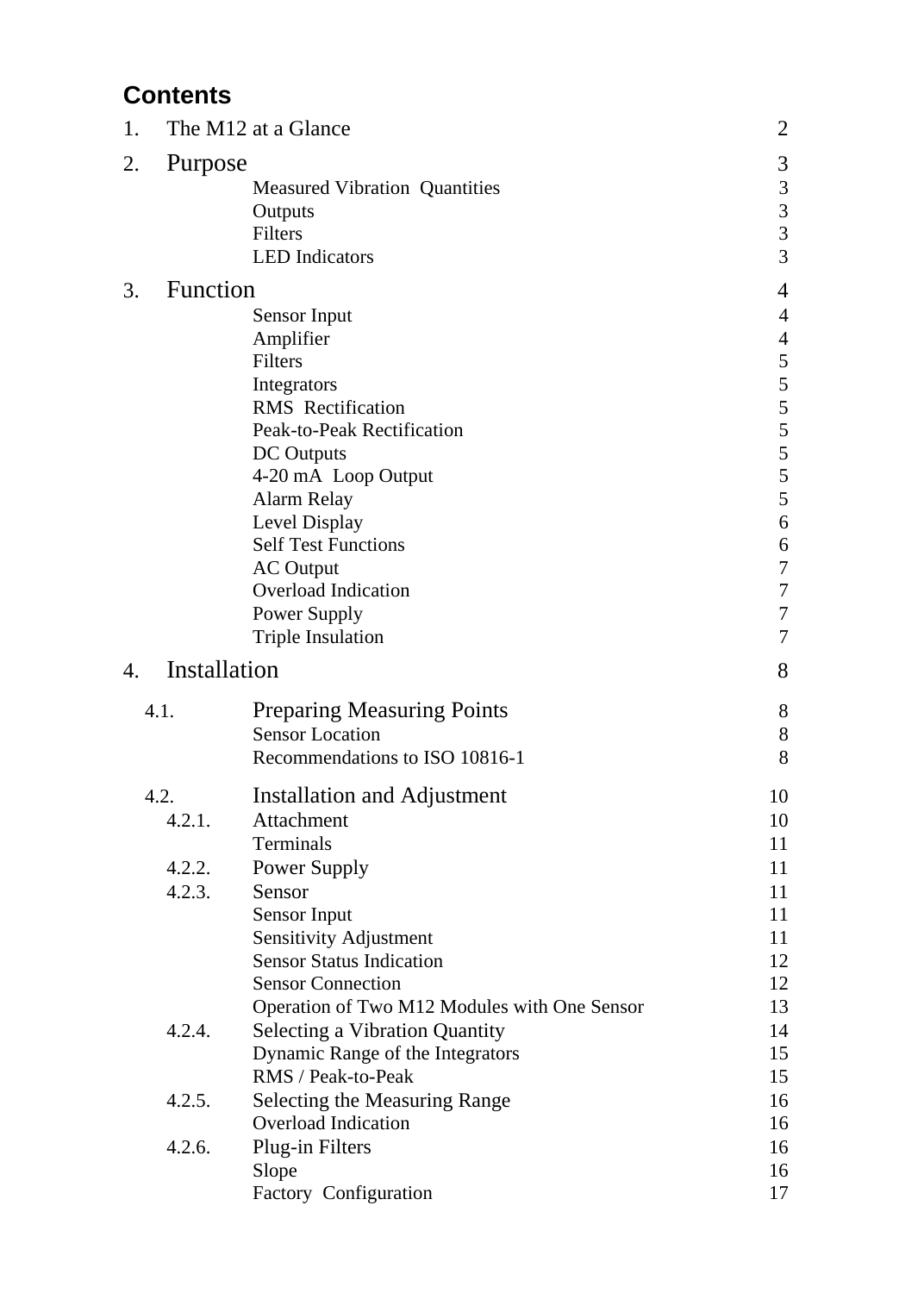|           | <b>Replacing Filter Modules</b>                             | 17 |
|-----------|-------------------------------------------------------------|----|
| 4.2.7.    | <b>Relay Output</b>                                         | 18 |
|           | Adjustments                                                 | 18 |
|           | Connection of the Relay Output                              | 18 |
|           | Self Test Function                                          | 19 |
|           | <b>Sensor Monitoring</b>                                    | 19 |
|           | <b>Contact Rating</b>                                       | 19 |
| 4.2.8.    | 4-20 mA Output                                              | 19 |
|           | Connection                                                  | 20 |
|           | Insulation                                                  | 20 |
|           | <b>False Polarization</b>                                   | 20 |
| 4.2.9.    | DC Outputs                                                  | 21 |
| 4.2.10.   | <b>AC</b> Output                                            | 21 |
|           | Filtering and Integration                                   | 21 |
|           | Settings                                                    | 21 |
|           | <b>Output Level</b>                                         | 23 |
|           | Bandwidth                                                   | 23 |
|           | Connection                                                  | 23 |
| 4.3.      | Calibration                                                 | 24 |
|           | <b>Factory Calibration</b>                                  | 24 |
|           | <b>Calibration Point</b>                                    | 24 |
|           | Vibration Calibrator                                        | 24 |
|           | <b>Electrical Calibration</b>                               | 24 |
| 4.4       | Vibration Level Display M12DIS                              | 25 |
|           | Connection                                                  | 25 |
|           | <b>LED Backlighting</b>                                     | 25 |
|           | Mounting                                                    | 25 |
|           | Calibration                                                 | 26 |
| 5.        | Measuring Methods for Machine Vibration                     | 27 |
| 5.1.      |                                                             | 27 |
|           | Vibration Severity Measurement for Unbalance<br>ISO 10816-1 | 27 |
|           | Measurement with the M12                                    | 28 |
|           |                                                             |    |
| 5.2.      | Vibration Measurement on Reciprocating Engines              | 29 |
|           | DIN/ISO 10816-6                                             | 29 |
|           | Measurement with the M12                                    | 30 |
| 5.3.      | <b>Bearing Monitoring</b>                                   | 30 |
|           | General                                                     | 30 |
|           | <b>Crest Factor</b>                                         | 30 |
|           | Diagnostic Coefficient                                      | 31 |
|           | Measurement with the M12                                    | 32 |
| б.        | <b>Technical Data</b>                                       | 33 |
| Appendix: | Warranty                                                    |    |
|           | Declaration of CE Conformity                                |    |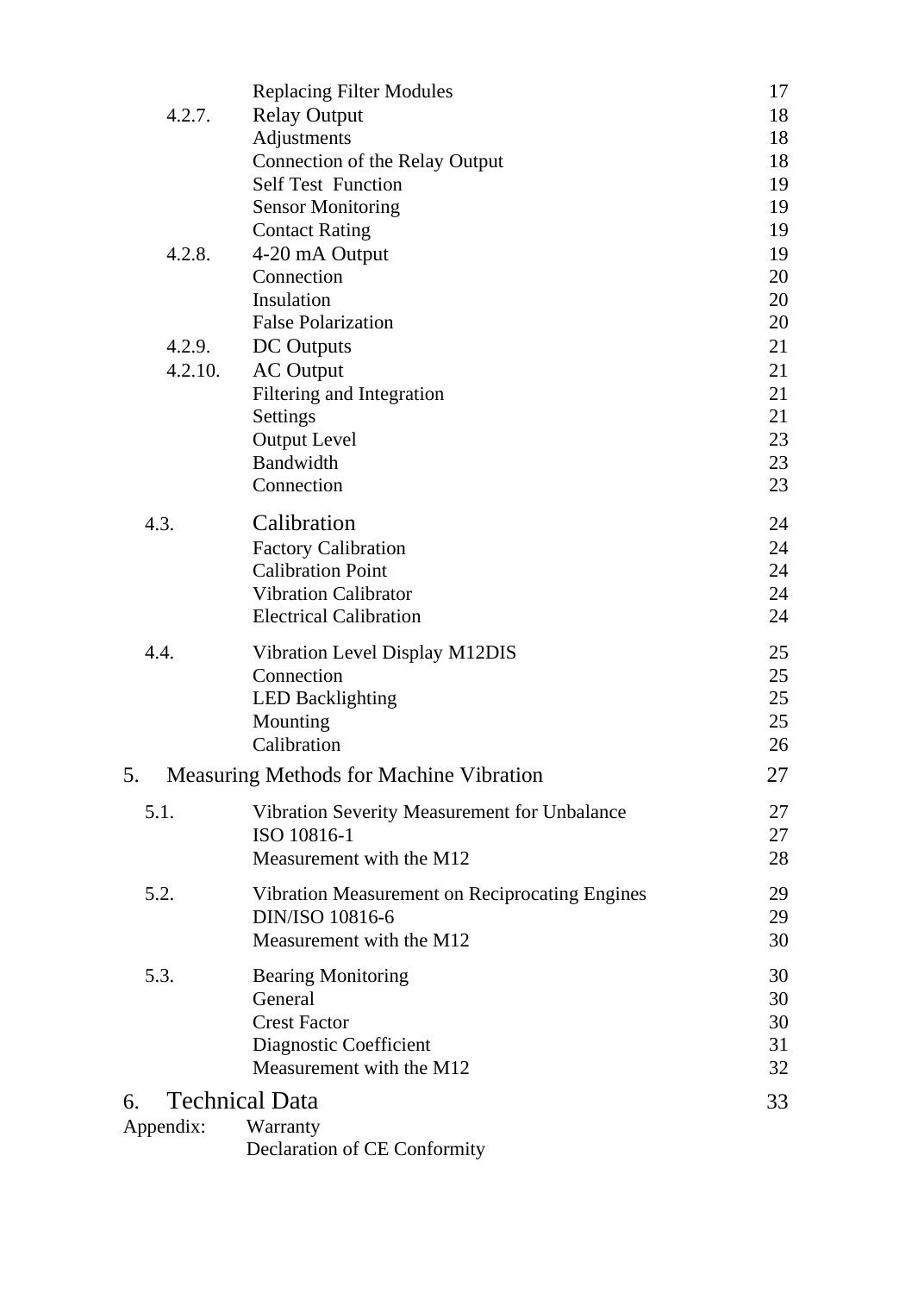## **1. The M12 at a Glance**

Front View:



Side View:



10: Alarm duration short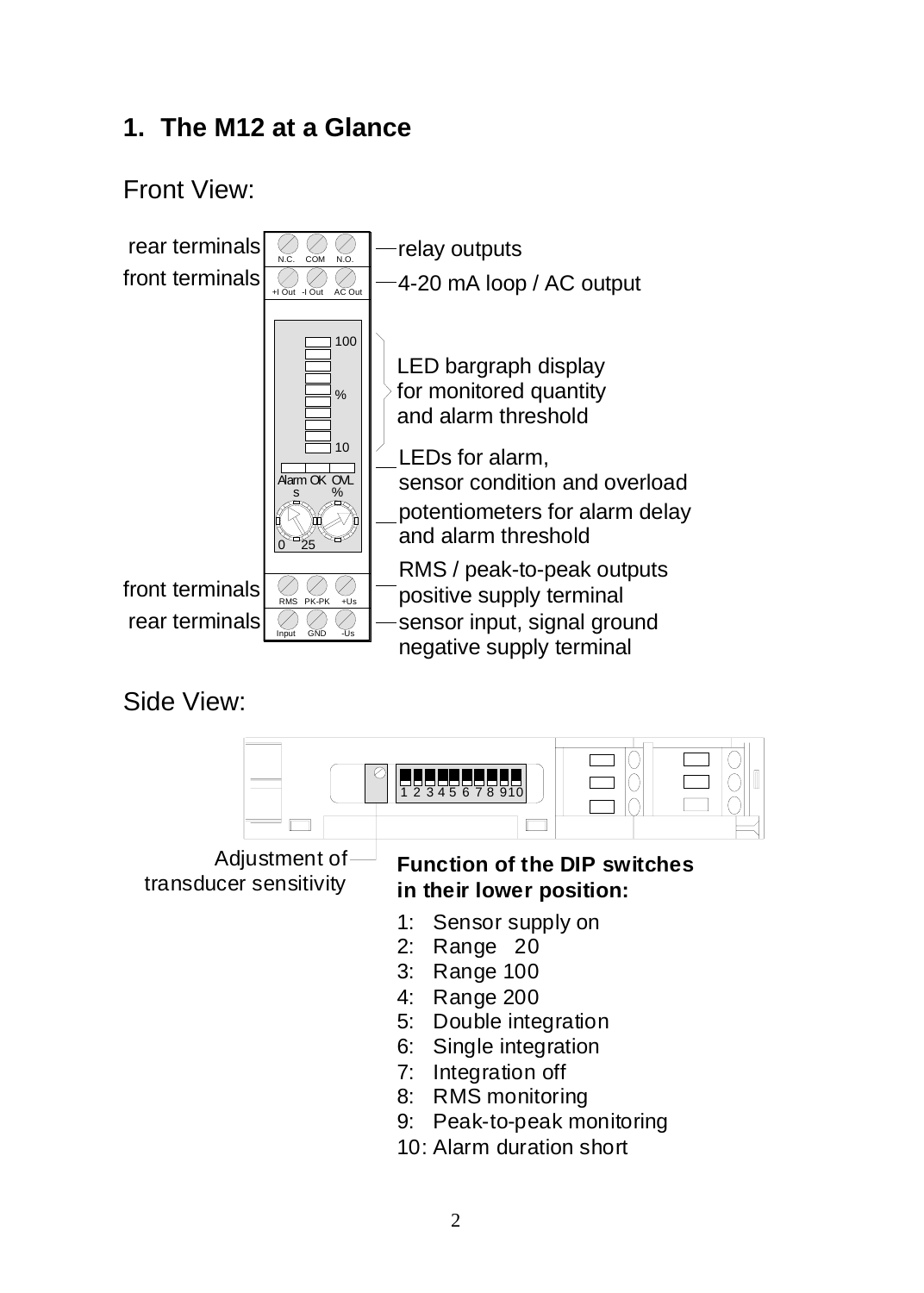## **2. Purpose**

The Universal Vibration Monitor is suitable for applications where vibrations need to be monitored or measured. Typical applications include condition monitoring of rotating machinery to ISO 10816 and bearing monitoring. The M12 provides information about the running condition of a machine. Thereby it helps the maintenance engineer to predict wear in time and to avoid unexpected breakdown. Thus the M12 can reduce cost caused by production loss and unnecessary repairs. The M12 can also be used for many tasks in process and quality control.

Its flexible design makes it easy to adapt the M12 for any monitoring application. This can be of particular advantage if no information about the vibration signal and its frequency components is available before installation.

The M12 provides standardized output signals for further processing. A relay output for shut-off functions or alarm messages is also available.

**Measured** The  $\overline{M12}$  is designed for operation with an ICP<sup>®</sup> compatible piezoelectric accelerometer. It can be used for measuring the following quantities

#### **Vibration Quantities**

- Vibration acceleration (without integration)
- Vibration velocity (single integration)
- Vibration displacement (with double integration)

For each vibration quantity among 3 measuring ranges can be chosen.

**Outputs** The vibration signal is available at the following outputs:

- AC wide band output of amplified but unfiltered sensor signal
	- AC output of amplified, filtered and, if necessary, integrated sensor signal
	- DC output of true RMS for selected vibration quantity
	- DC output of peak-to-peak value for selected vibration quantity
	- 4-20 mA current loop output of RMS or peak-to-peak value for selected vibration quantity
- **Filters** The use of replaceable filter modules makes the M12 particularly versatile. High pass and low pass frequencies can be selected individually by means of an extensive range of available filter modules.

## LED **Indicators** The following LED indicators can be found at the front panel:

- Alarm LED
- Sensor status LED
- Overload LED
- LED bar graph for monitored vibration quantity and alarm threshold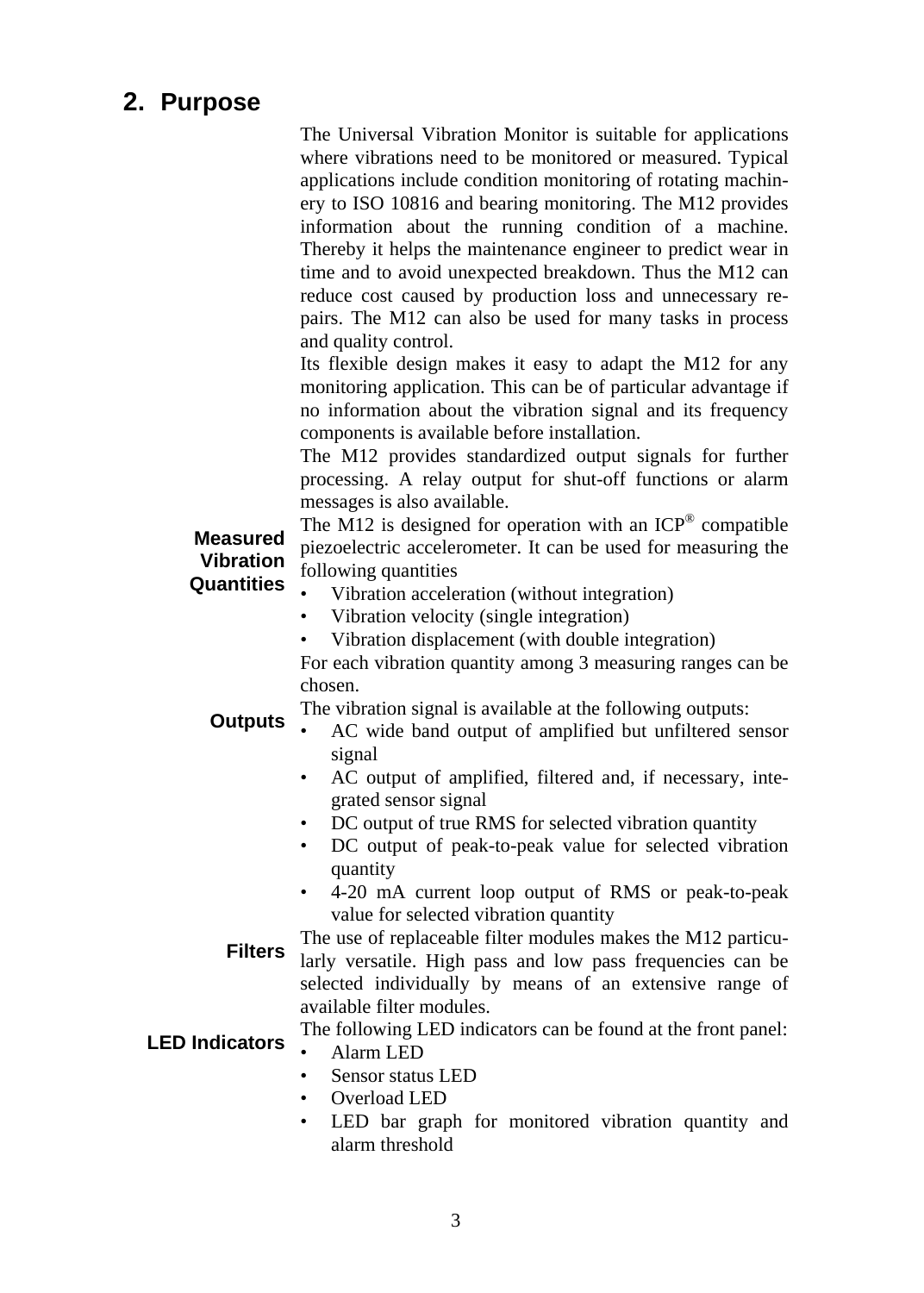## **3. Function**



#### Figure 1: Block diagram

**Sensor Input** The M12 requires for operation a piezoelectric accelerometer with integrated electronics to ICP® standard. The instrument is factory calibrated for standard industrial accelerometers with 100 mV/g sensitivity, for example Model KS80 of Metra with protection grade IP67 and insulated case. The constant current for the integrated sensor electronics is

supplied by the M12 and can be activated by DIP switch 1.

**Amplifier** The amplifier with variable gain has over 100 kHz bandwidth. At the side wall of the instrument a potentiometer for transducer sensitivity fine tuning can be found. The adjustable range is 10 to 100 mV/g. The M12 has 3 gain ranges which can be selected by the DIP switches nos. 2, 3 and 4 at the side wall as shown in the following table:

|                  | Vibration           | Vibration          | Vibration        |
|------------------|---------------------|--------------------|------------------|
|                  | acceleration        | velocity           | displacement     |
| DIP 2            | $20 \text{ m/s}^2$  | $20 \text{ mm/s}$  | $200 \text{ µm}$ |
| DIP <sub>3</sub> | $100 \text{ m/s}^2$ | $100$ mm/s         | $1000 \mu m$     |
| DIP <sub>4</sub> | $200 \text{ m/s}^2$ | $200 \text{ mm/s}$ | $2000 \mu m$     |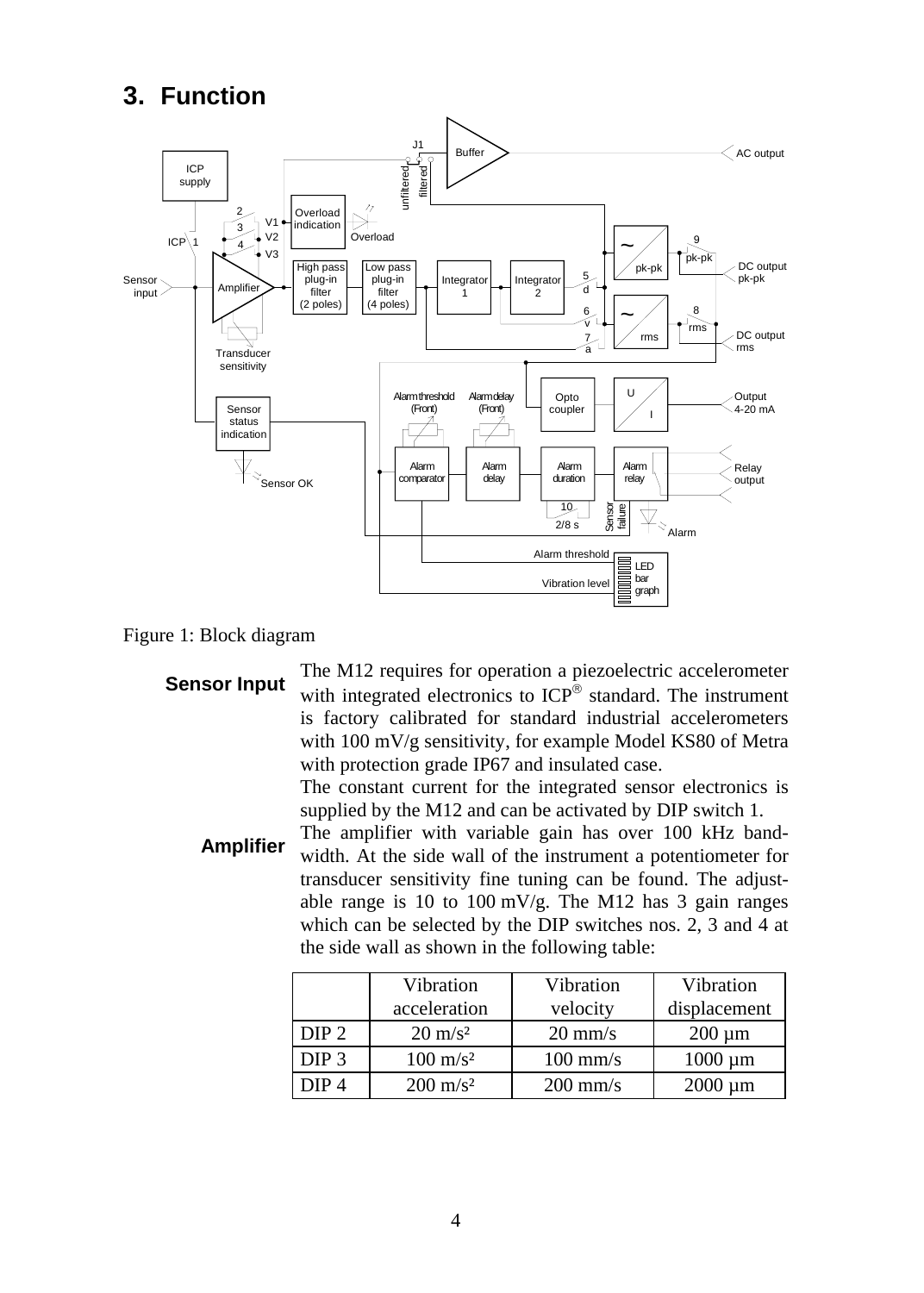- Filters The M12 contains separate high pass and low pass filters. These filters are designed as plug-in modules. Thus they can be replaced on site if necessary. The high pass filter has two poles with an attenuation of about 40 dB/decade. The low pass filter has four poles with about 70 dB/decade attenuation.
- **Integrators** For measuring vibration acceleration the M12 is used without integrators. When vibration velocity is measured, one integrator is in the signal path. Vibration displacement requires double integration. The integrators are switched on or off by the DIP switches nos. 5 to 7.

**RMS**  The instrument features a circuit for calculating true RMS

- **Rectification** with an integrating time of 1 s. The true RMS value ensures high accuracy independently of the signal shape. The RMS output is available via a 0 to 10 VDC output for external processing.
- **Peak-to-Peak Rectification**  Additionally, the peak-to-peak value of the selected vibration quantity is measured. A true peak-to-peak rectifier ensures high accuracy independently of the signal shape. Positive and negative half waves are rectified separately, added and stored with a time constant of 1 s. The peak-to-peak output is available via a 0 to 10 VDC output for external processing.
- **DC Outputs** Both RMS and peak-to-peak values are available simultaneously at two separate outputs. Only one of these signals, however, can be used for controlling the relay and the 4- 20 mA output. The monitoring mode is selected by the DIP switches no. 8 (RMS) and 9 (Peak-to-peak).

**4-20 mA Loop Output** The RMS or peak-to-peak value of the selected vibration quantity is available as 4-20 mA current loop signal. This current loop output allows the transmission of analog signals over long distances with inexpensive cables. At the destination the pre-processed vibration signal can be fed into PLCs, panel meters, recorders or other 4-20 mA equipment.

A side effect of long distance signal transmission can be ground loops. The accuracy of the M12 will not be affected by this phenomenon since the current loop output is optically insulated from the rest of the circuit.

**Alarm Relay** In addition to its analog outputs, the M12 features a relay output which can be used to trigger external events when the adjusted threshold is exceeded. Possible devices to be connected are, for instance, contactors, alarm signals or binary inputs of a PLC. The relay output has a potential-free "Form C" contact. An "Alarm" LED indicates that the relay has responded. Both alarm threshold and delay  $(t_d)$  can be adjusted at the front panel. The adjustable delay range is 0 to 25 seconds. The relay hold time can be selected between two and eight seconds by means of DIP switch no. 10.

Figure 2 illustrates how the alarm management works.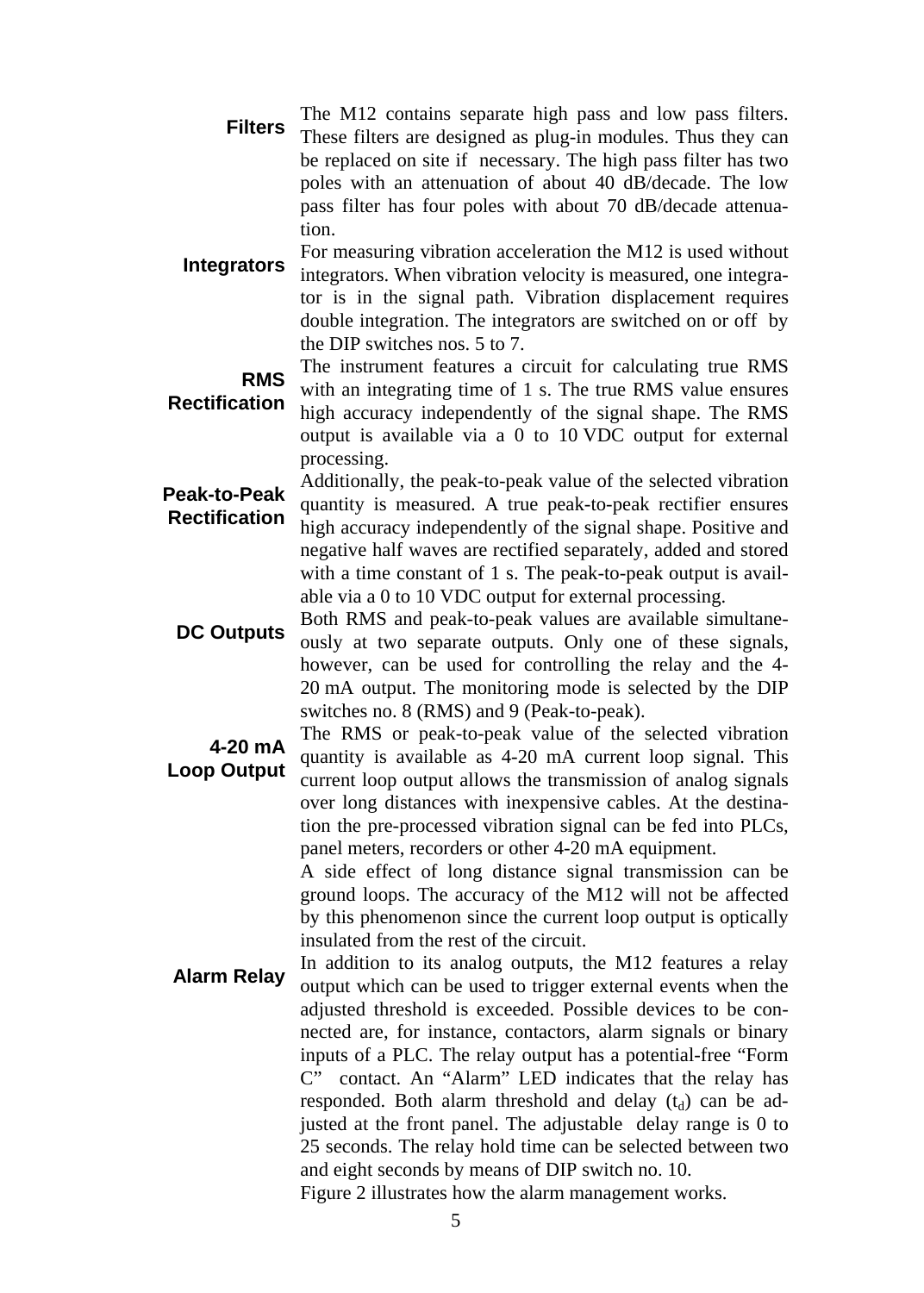

Figure 2: Alarm management

The upper curve of the diagram represents a typical vibration signal over time. It can be RMS or peak-to-peak signals. The lower curve shows the relay response.

At point  $\Phi$  the adjusted threshold was exceeded. Now the delay time  $t_d$  starts. It can be adjusted at the front panel between 0 and 25 s. Since the signal drops below the threshold at point  $\oslash$  before the delay time was over, no alarm will be tripped at point  $\circled{S}$ . By selecting an appropriate delay time is guaranteed that no alarm will be tripped by short signal transients. They may occur during machine start up or under the influence of a short mechanical shock pulse. At point  $\Phi$ the alarm threshold is exceeded again and the delay time starts for the second time. Now an alarm will be tripped since after  $t_d$  at point  $\circled{S}$  the alarm threshold is still exceeded. The relay remains active until the vibration level drops below the limit at  $\circled{6}$ . Now the alarm hold time t<sub>h</sub> begins. It can be selected by DIP switch no. 10 between 2 and 8 seconds. When this hold time is over at point  $\oslash$  the relay switches back. The purpose of a pre-selected hold time is to ensure save switching of external components.

**Level Display** The bar graph display at the front panel has two functions. On **Level Display** one hand, it shows the current RMS or peak-to-peak value of the selected vibration quantity between 10 and 100 % of the full-scale value. On the other, it shows the relay threshold which can be adjusted by the potentiometer below.

The LED display gives comprehensible information about the current status of the vibration monitor.

**Self Test Functions** It is expected that monitoring equipment should have a very high reliability. Unnoticed faults need to be avoided and false alarms as well. Maximum reliability of the M12 is guaranteed by a two-stage self-test circuitry: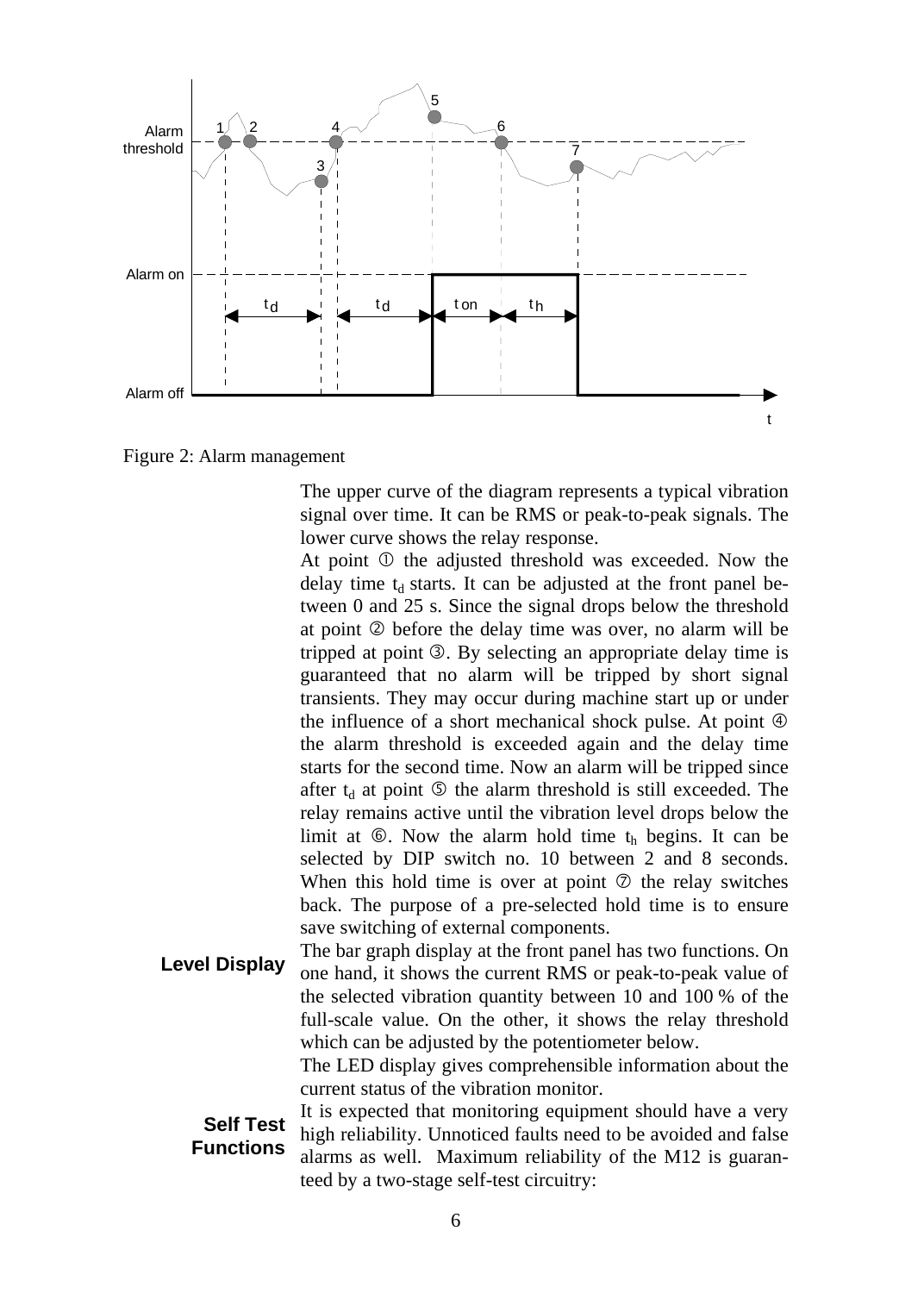Monitoring of sensor bias voltage recognizes defective accelerometers and broken cables. When a defective sensor is detected, the "OK" LED is switched off and the alarm relay becomes active.

Power supply failure also causes the relay contact to switch into the alarm position.

**AC Output** In addition to the DC outputs, the M12 also provides a "raw" vibration signal. By means of Jumper 1 a selection can be made between the amplified but unfiltered sensor signal or the filtered and, if selected, the integrated signal (see Figure 1).

> In the first case, the AC output provides the sensor signal with a bandwidth of over 100 kHz. Please note that most standard accelerometers have their resonance at 20 to 30 kHz. In the second case, the AC signal is pre-processed in accordance with the selected vibration quantity and the inserted filters.

**Overload Indication** An LED "OVL" is located at the front panel. It signals an overload condition after the amplifier stage. If the LED starts flashing, the measuring signal will still be undistorted but it reaches its limits at  $\pm 10$  V.

**Power Supply** The M12 needs for operation a DC supply voltage of 22 to<br>**Power Supply** 28 M Its suggest consumption is between 50 and 100 mA 28 V. Its current consumption is between 50 and 100 mA.

**Triple Insulation** Optimum protection against grounding problems is achieved<br>the problems in the insulation between small problems at each and problems<br>of the conduction of the conduction of the conduction of the conducti by triple insulation between supply voltage, signal path and current loop output.



Figure 3: Triple Insulation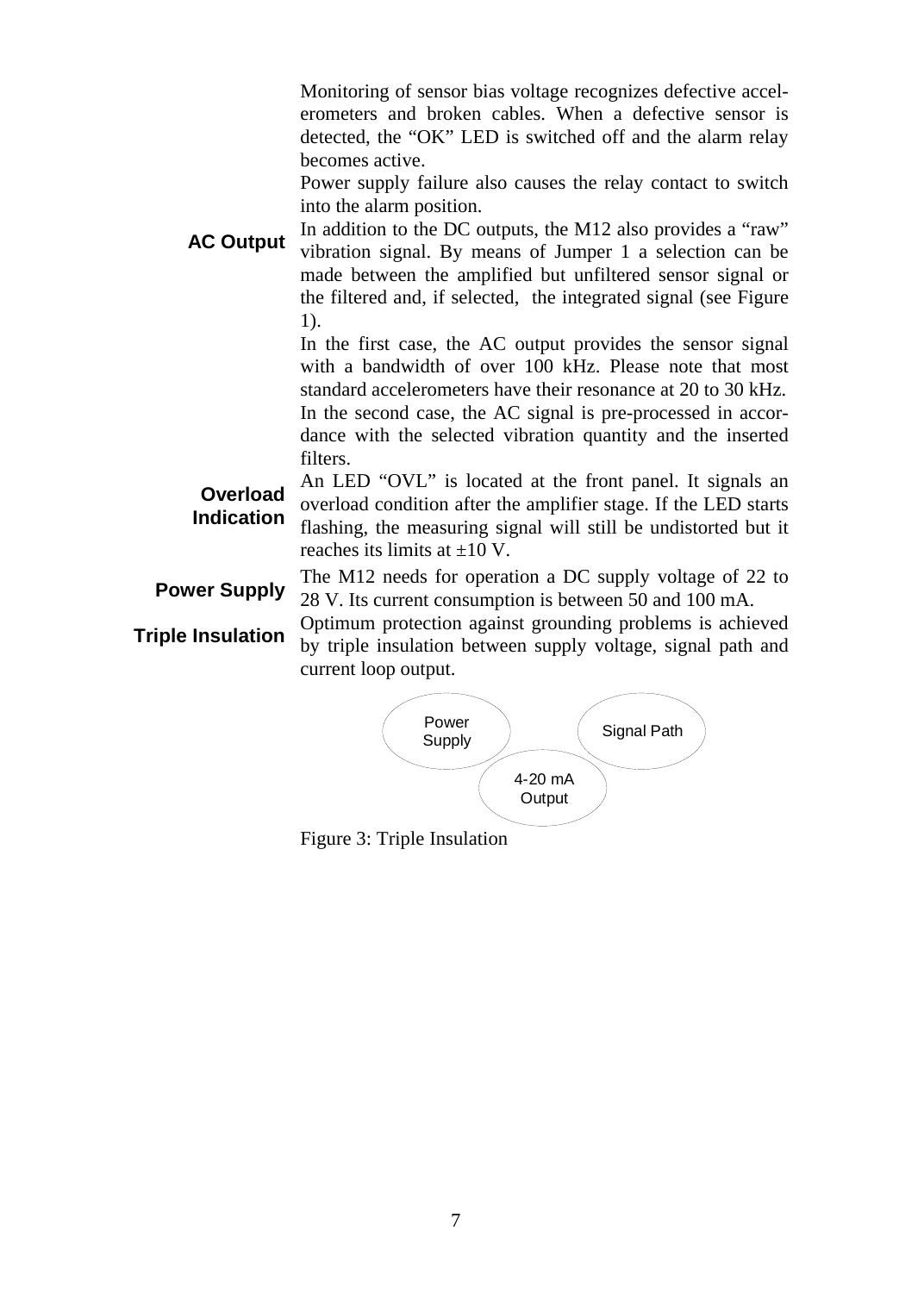## **4. Installation**

#### **4.1. Preparing Measuring Points**

**Sensor Location** Before making measurements, suitable measuring points on the machine need to be found. Experience in machine condition maintenance is advantageous for selecting optimum spots.

> Dynamic forces are normally transmitted via bearings and their housings into the machine frame. Therefore, bearing housings or points close to bearings are recommended as measuring points. Less suitable are light or flexible machine parts (Figure 4).



Figure 4: Recommendations for sensor mounting

) An even and smooth surface at the mounting point is indis-pensable for precise vibration transmission from the machine to the accelerometer. Measuring points that are uneven, scratched or insufficiently sized may cause considerable errors, particularly at frequencies above 1 kHz. For best coupling conditions, we recommend a stainless steel disk with mounting thread (for instance Metra Model 229) which can be epoxy glued or welded onto the machine. The accelerometer is usually mounted by stud bolts. A thin layer of grease will improve high frequency transmission. For temporary installations a magnetic base can also be useful (for instance Metra Model 008). **Recommendations to ISO 10816-1** The standard ISO 10816-1 recommends that vibration measurements on machines be made at the housing of bearings or nearby measuring points. For routine monitoring it is sufficient in many cases to measure vibration either in vertical or in horizontal direction.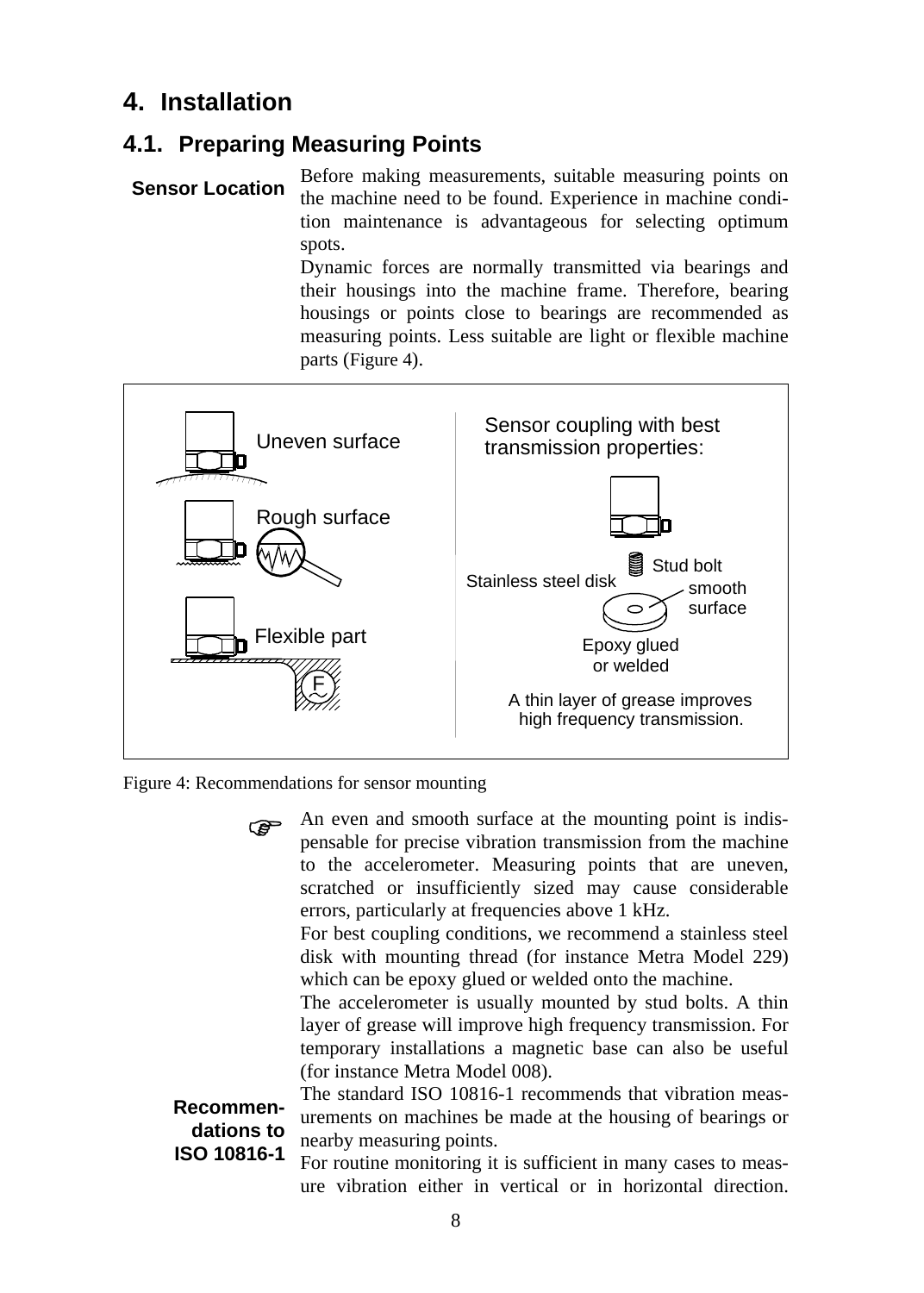Rigidly mounted machines with horizontal shafts have their highest vibration levels mostly in a horizontal direction. Flexibly mounted machines may have high vertical components of vibration, too.

For inspections, vibration should be measured in all three directions (vertical, horizontal and axial) at all bearings.

The following illustrations show some examples for suitable measuring points.

You will also find recommendations for measuring points at different types of machines in ISO 13373-1.



Figure 5: Measuring points on pillow block bearings



Figure 6: Measuring points on end shield bearings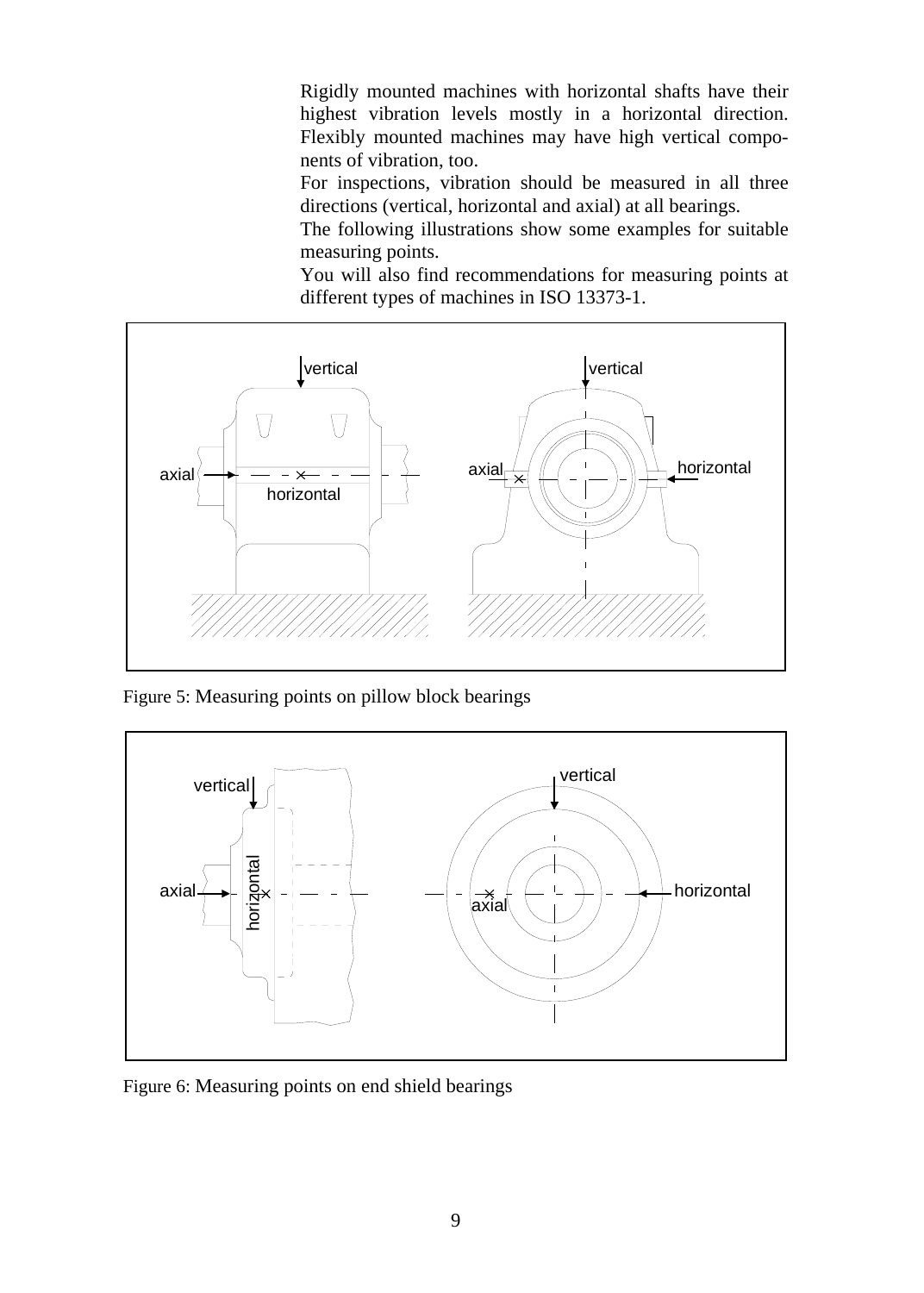

Figure 7: Measuring points on electric motors

#### **4.2. Installation and Adjustment**

#### **4.2.1. Attachment**

The M12 is designed for 35 mm DIN rails. It should be installed in a dry and dust protected environment, preferably in switch cabinets.

To attach or release a module pull out the black lever on the top of the enclosure using a screw driver as shown in Figure 8.



Figure 8: DIN rail attachment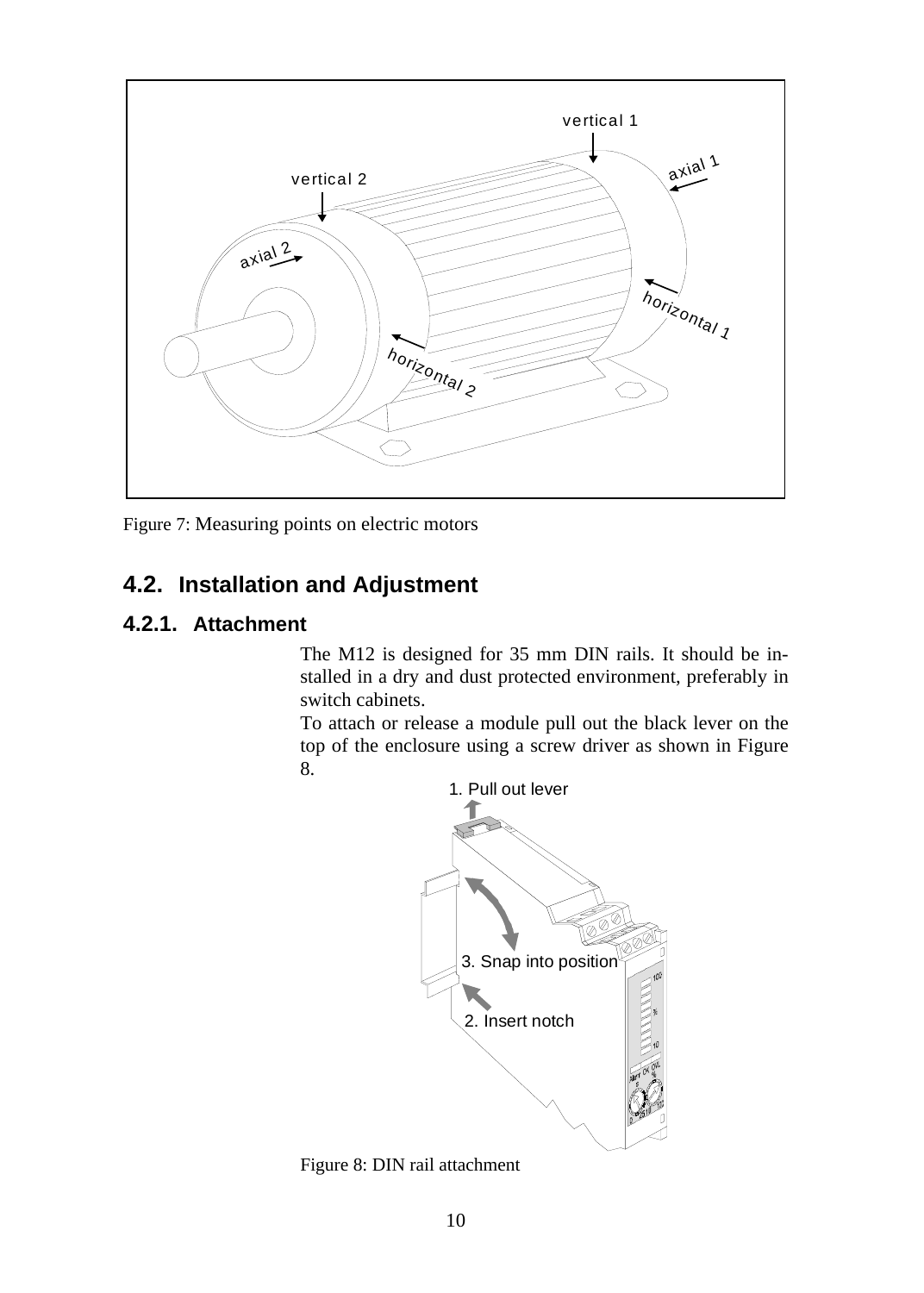**Terminals** All inputs and outputs are connected via terminal blocks. They are suited for cable diameters of 0.14 to 4 mm<sup>2</sup> for single wire and 0.14 to 2.5 mm<sup>2</sup> for stranded wire.

) Before attaching the case to the DIN rail, check that the following settings have been done: Filter settings: Chapter 4.2.6, Page 16:

AC output settings: Chapter, 4.2.10, Page 21.

#### **4.2.2. Power Supply**

The M12 requires for operation a DC supply voltage between 22 and 28 V which is usually available in switch cabinets. Well suited are industrial 24 VDC power supplies for DIN rail attachment. The current consumption is between 50 and 100 mA. Figure 9 shows the connections. The M12 is protected against false polarization and short overvoltage transients. The power supply is insulated from the signal path.



Figure 9: Power supply connection

#### **4.2.3. Sensor**

**Sensor Input** The M12 is suitable for all kinds of ICP<sup>®</sup> accelerometers. The Sensor Input by a sensitive and apply one built-in constant current supply provides 4 mA supply current. A compliance voltage of 24VDC ensures full dynamic input range independent of the sensor bias voltage. The constant current source is activated by pushing the DIP switch no. 1 "ICP Supply" towards the "ON" position (Figure 10).



Figure 10: Activation of sensor supply

**Sensitivity Adjustment**

The M12 is suited for  $ICP^{\otimes}$  compatible accelerometers with sensitivities between 10 and 100 mV/g or 1 to 10 mV/ms<sup>-2</sup>, respectively. The instrument is supplied pre-calibrated for transducers with a sensitivity of 100 mV/g. If sensors with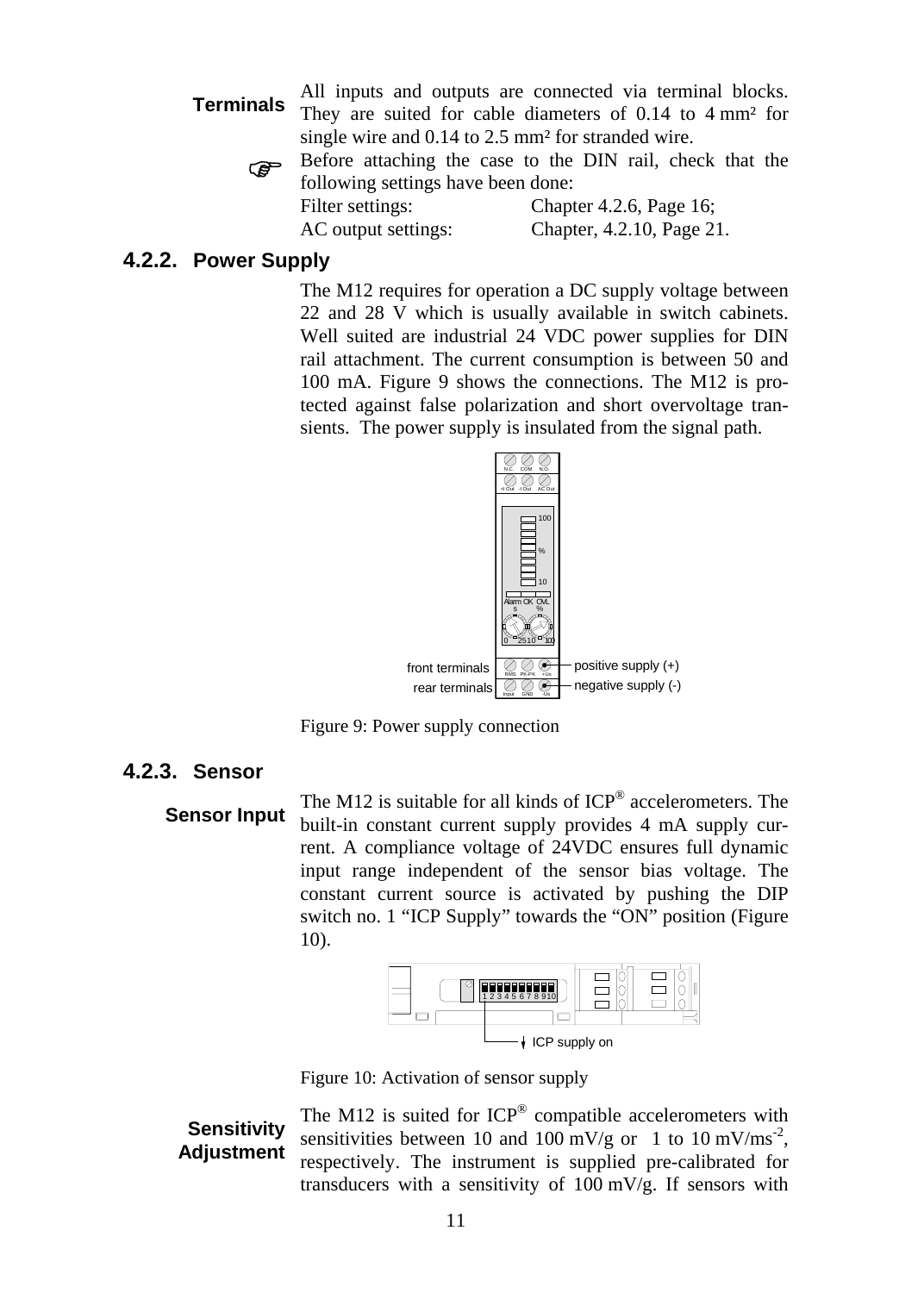other sensitivities are used, the M12 must be re-calibrated (see chapter 4.3, Page 24).

) Please make sure that the constant current source (ICP supply, DIP switch no. 1) is switched on.

The input is protected against overvoltage transients which may occur when the sensor is exposed to mechanical shock.

Ground loops may cause considerable measuring errors. To avoid these problems, preferably accelerometers with insulated base or with insulating flanges should be used. The ground potentials of the machine and the M12 are thereby separated.

#### **Sensor Status Indication**

The M12 can detect sensor faults. This is achieved by monitoring the bias voltage at the sensor output. Normal sensor operation is indicated by the LED "OK". The LED is switched off and the relay switches to the alarm position when the bias voltage exceeds 20 VDC. In this case the constant current source is not able to drive sufficient current through the sensor circuit. Possible reasons may be a broken sensor cable, a loose plug or a defective sensor. Another reason might also be an extreme overload condition at the sensor output.

Figure 11 illustrates the sensor bias voltage and the limits of the dynamic range.



Figure 11: Dynamic range and bias voltage of ICP® compatible sensors

#### **Sensor Connection**

The accelerometer is connected via coaxial cable or multiwire shielded cables. Cables of several hundred meters length are permissible. Limitations are cable resistance and electromagnetic immunity.

The connection of the sensor is shown in Figure 12.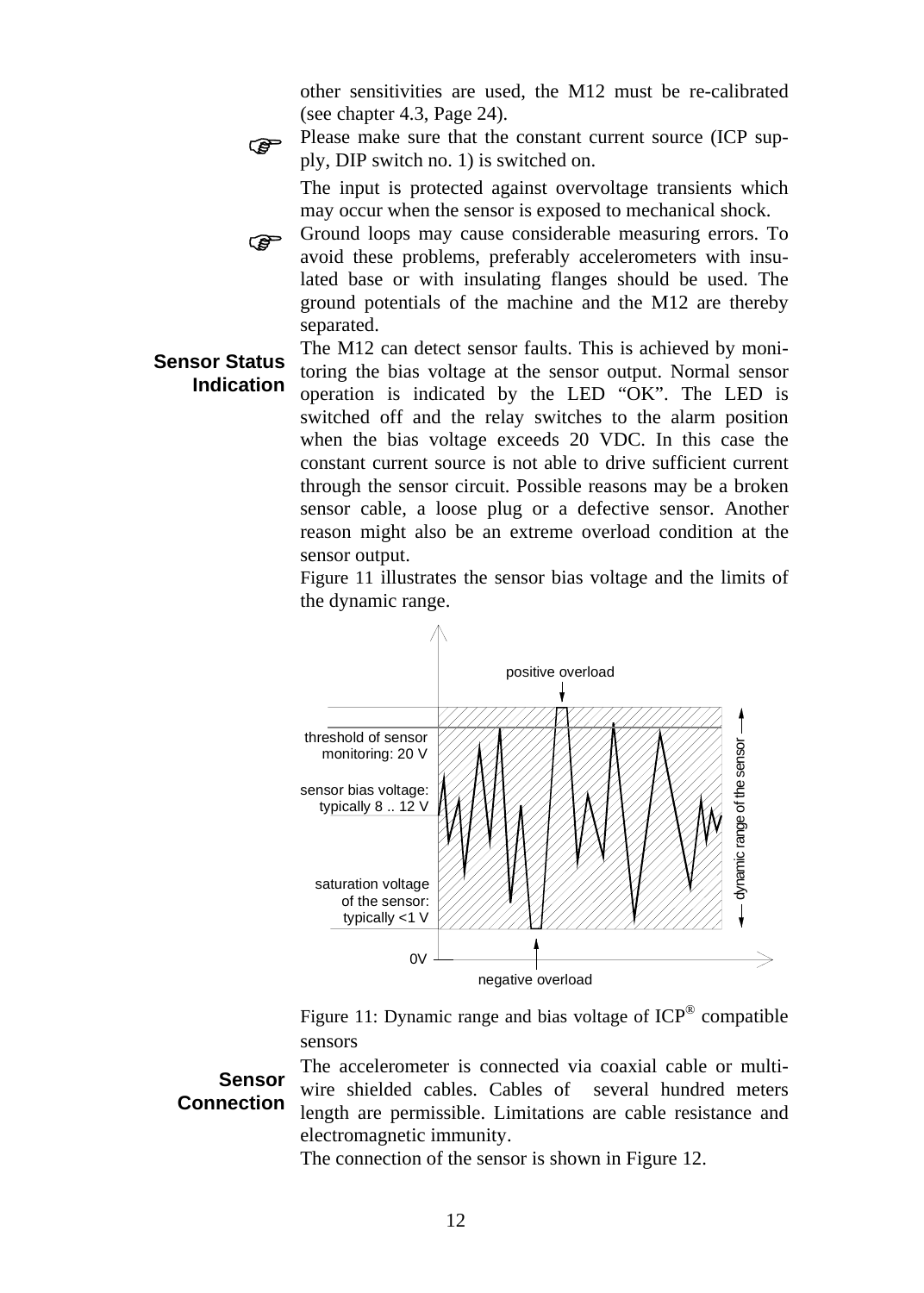

Figure 12: Sensor connection



) Important: Make sure not to criss-cross sensor ground and sensor signal. This will immediately destroy the electronic circuit inside the sensor. Please contact the sensor manufacturer if you are not sure about the cable assignment.

Two M12 modules can be operated with one mutual sensor. In this way many useful applications are possible.

Figure 13 shows, for example, a combination for monitoring vibration velocity and acceleration with one sensor. It can be used to measure unbalance and bearing noise simultaneously.



Figure 13: Monitoring vibration velocity and acceleration with one sensor

Figure 14 shows an example for monitoring vibration velocity to ISO 10816 with 2 alarm levels. By 2 different alarm settings pre-alarm and main alarm can be triggered.

#### **Operation of Two M12 Modules with One Sensor**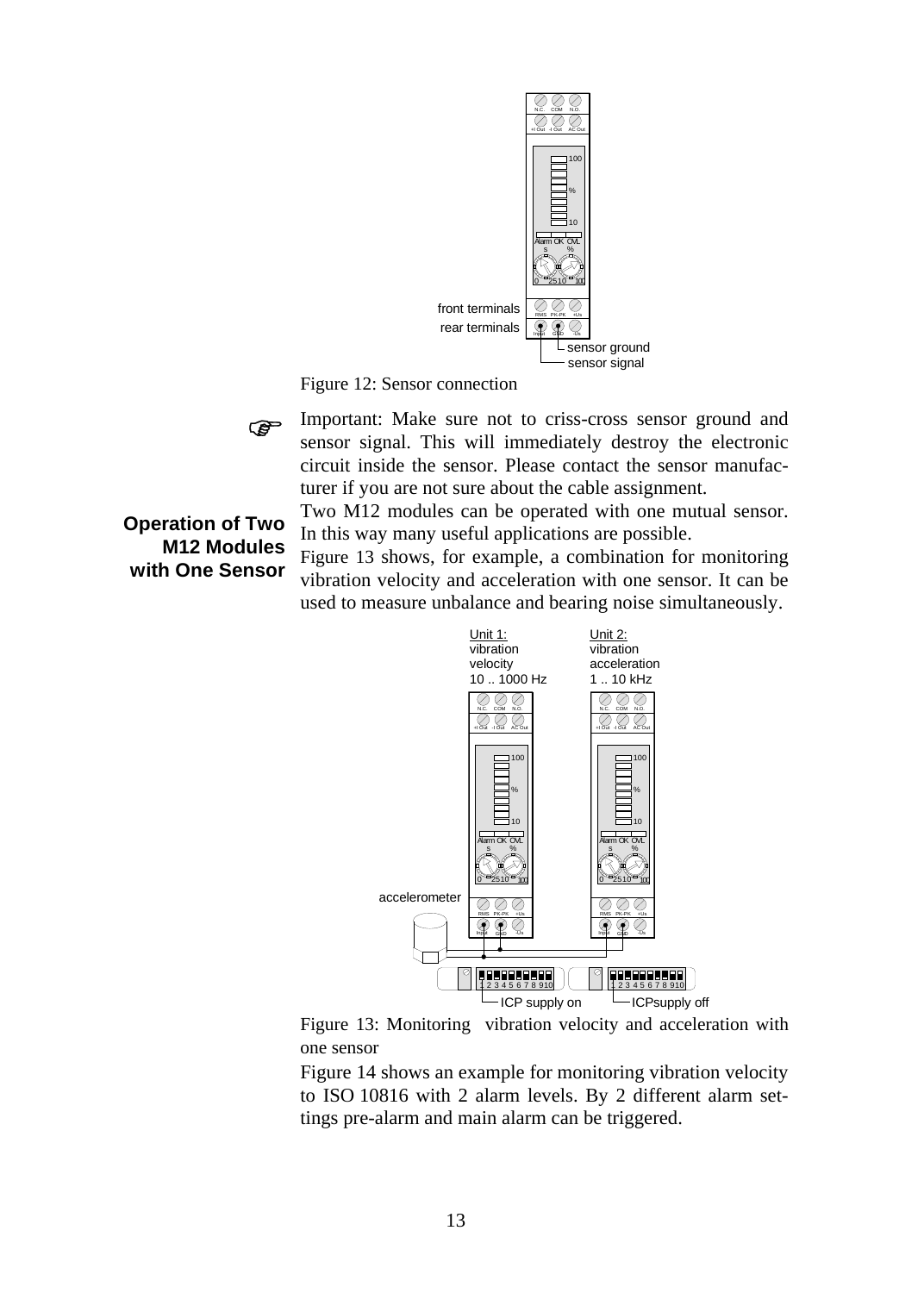

Figure 14: Monitoring system with 2 alarm levels

) Please note that only one constant current source (ICP supply, DIP switch no. 1) must be switched on when operating two M12 modules with the same sensor (compare Figure 13 and Figure 14).

Nevertheless the sensor status indication will work normally in both M12 units.

#### **4.2.4. Selecting a Vibration Quantity**

The M12 is capable of monitoring vibration acceleration, velocity and displacement, corresponding to no integration, single integration and double integration. RMS and peak-topeak rectification are available for each vibration quantity. During installation the required quantity must be selected by the DIP switches at the side wall of the case. These adjustments have effect on the relay output, the 4-20 mA output and the bar graph display.

The vibration quantities (or integrators) are selected by pushing down one of the DIP switches nos. 5 to 7 as shown in Figure 15.



Figure 15: Selecting the vibration quantity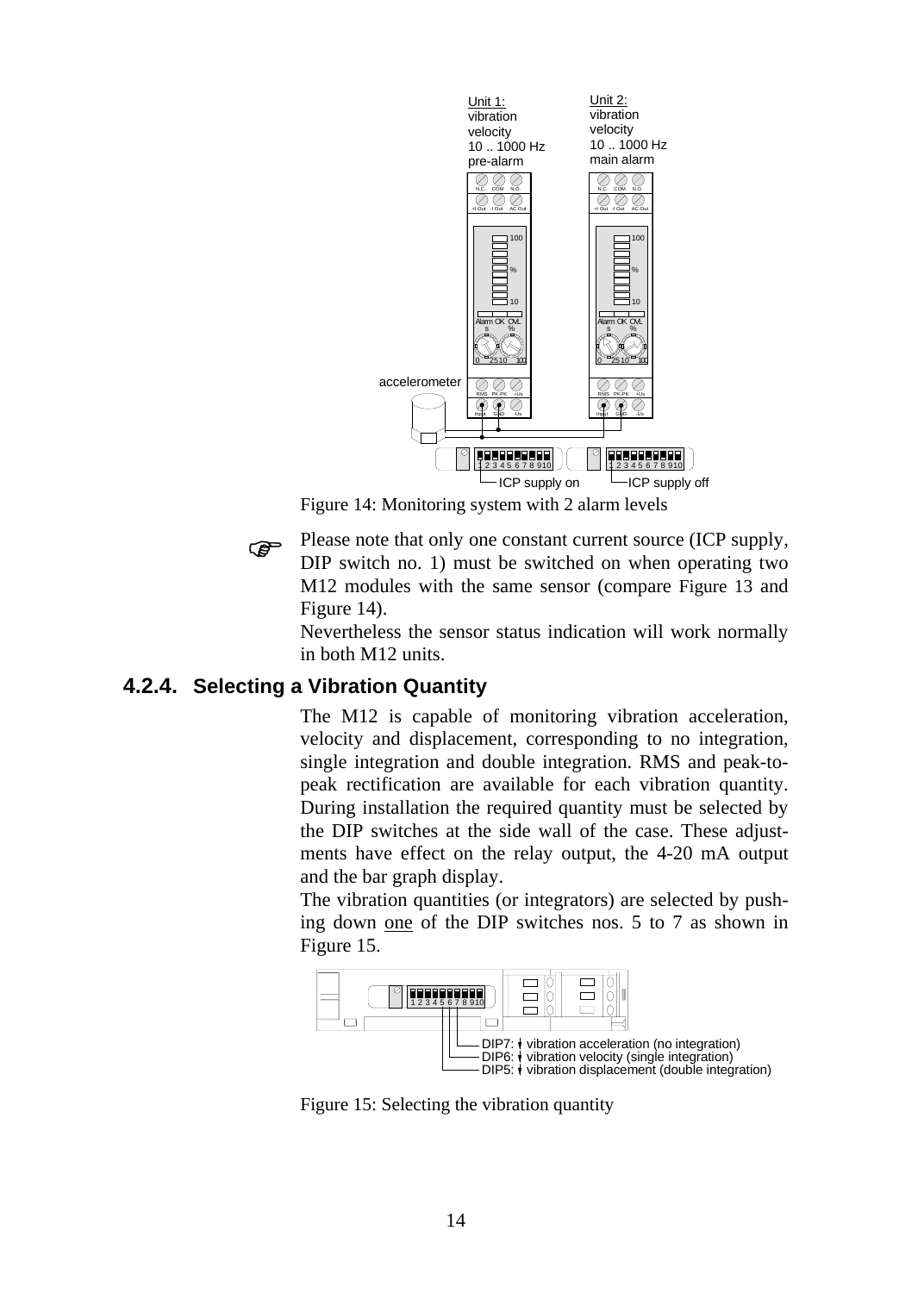#### **Dynamic Range of the Integrators**

**RMS /**

A typical property of integrators is that the output voltage decreases with increasing frequency. When one or both integrators are switched on, the dynamic range of the M12 will decrease rapidly at frequencies of a few hundred Hertz (Figure 16). If double integration is selected, for example, the dynamic range at 160 Hz will become only 10 % of full scale. Instead of 2000 µm the maximum displacement to be measured will be only 200 µm, consequently. Therefore, the use of integrators usually makes sense only at lower frequencies. Vibration signals with frequencies in the Kilohertz range should always be measured as acceleration.



Figure 16: Dynamic range of the integrators

**Peak-to-Peak** By means of the DIP switches nos. 8 and 9 a selection can be made between RMS and peak-to-peak rectification.



Figure 17: Selecting the rectification mode

) Only one of the DIP switches 8 and 9 must be switched on.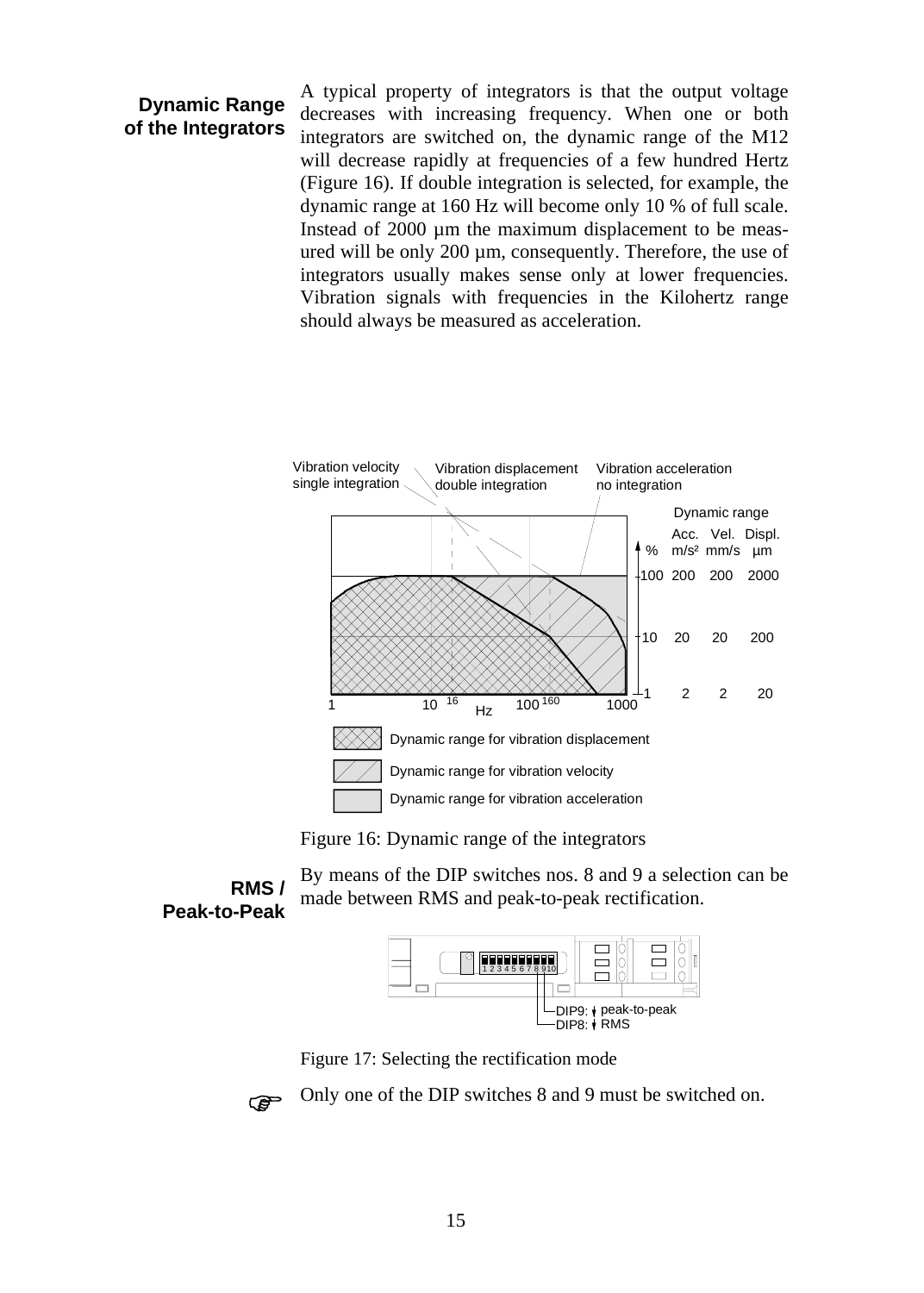#### **4.2.5. Selecting the Measuring Range**

The instrument features three measuring ranges. They are selected by the DIP switches nos. 2, 3 and 4. Push the switch lever for the desired range downwards. The following table shows the measuring ranges for each vibration quantity.

| <b>DIP</b> | Vibration           | Vibration            | Vibration            |  |
|------------|---------------------|----------------------|----------------------|--|
| Switch     | Acceleration        | Velocity             | Displacement         |  |
|            | (no integration)    | (single integration) | (double integration) |  |
|            | $20 \text{ m/s}^2$  | $20 \text{ mm/s}$    | $200 \mu m$          |  |
| っ          | $100 \text{ m/s}^2$ | $100$ mm/s           | $1000 \mu m$         |  |
|            | $200 \text{ m/s}^2$ | $200$ mm/s           | $2000 \mu m$         |  |



) Only one of the DIP switches 2, 3 and 4 must be switched on.

The full-scale values in the above table are reached with both RMS and peak-to-peak rectification. The measuring ranges are only valid under the condition that the VM12 was calibrated with its accelerometer (compare chapter 4.3, page 24).

**Overload Indication**

If the LED "OVL" lights up the measuring range should be increased. An overload indication does not necessarily mean that the RMS or peak-to-peak outputs are overloaded. In some cases the reason may be a dominant frequency component beyond the filter pass band which does not appear at the output but which overloads the amplifier. This can be checked at the AC output provided jumper J1 is in position 1- 2.

#### **4.2.6. Plug-in Filters**

The M12's replaceable filters make it particularly versatile. They can be configured on site depending on the vibration signal.

The M12 has two 8 pin sockets for a high pass and a low pass filter module. These filter modules are available as accessories. Metra offers the following versions:



Low pass plug-in filter Model FB2: 0,1 kHz; 0,3 kHz; 0,5 kHz; 1 kHz; 3 kHz; 5 kHz; 10 kHz; 30 kHz kHz

High pass plug-in filter Model FB3: 2 Hz; 3 Hz; 5 Hz; 10 Hz; 30 Hz; 50 Hz; 100 Hz; 300 Hz; 500 Hz; 1000 Hz

Filters with other frequencies can be supplied on demand.

**Slope** The low pass filters of FB2 series have  $4^{\text{th}}$  order Butterworth characteristics with a slope of about 70 dB/decade.

The high pass filters of FB2 series are  $2<sup>nd</sup>$  order filters with about 40 dB/decade attenuation.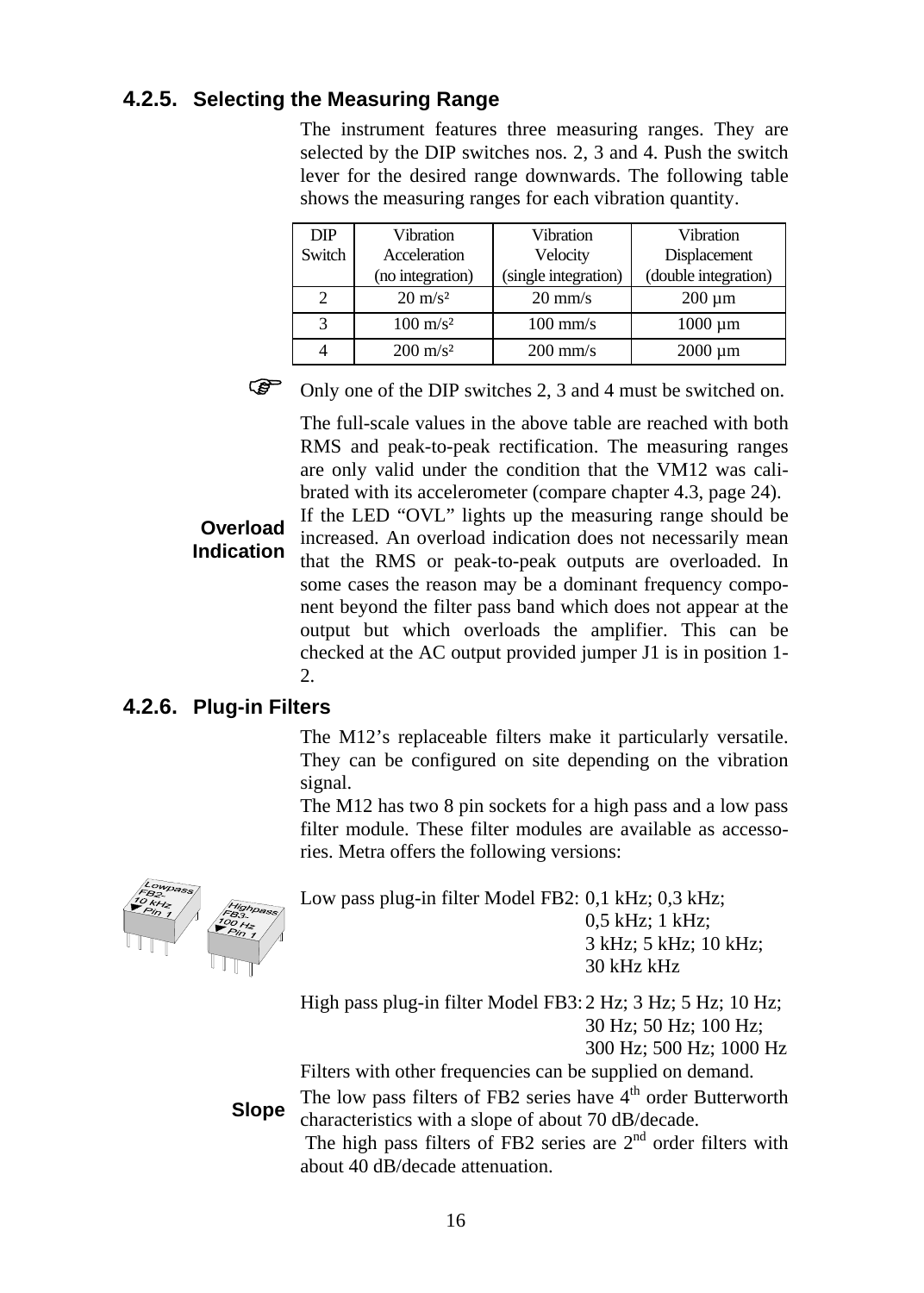**Factory Configuration**

The M12 is supplied with the filter modules as desired by the customer. The cut-off frequencies of the built in filters can be found on the M12 label.

#### **Replacing Filter Modules**

To insert or replace a filter module the case has to be opened. The lid is removed, as shown in Figure 18, by opening 6 snap tabs using a screw driver.



Figure 18: Opening the case

After removing the lid, the back of the PCB becomes visible. Pull out the PCB carefully. The main PCB is connected via a ribbon cable with the front PCB. Prevent the front PCB from sliding out with your finger. Put the main PCB beside the case with its components facing towards you.

) Caution: Electrostatic discharge may damage the electronic circuit. Carefully discharge your hands and any tools before touching the PCB.

The location of the filter modules can be seen in Figure 19. Please make sure that the marking "Pin 1" on the filter is in the same position as the marking on the PCB.



Figure 19: Location of the filters on the PCB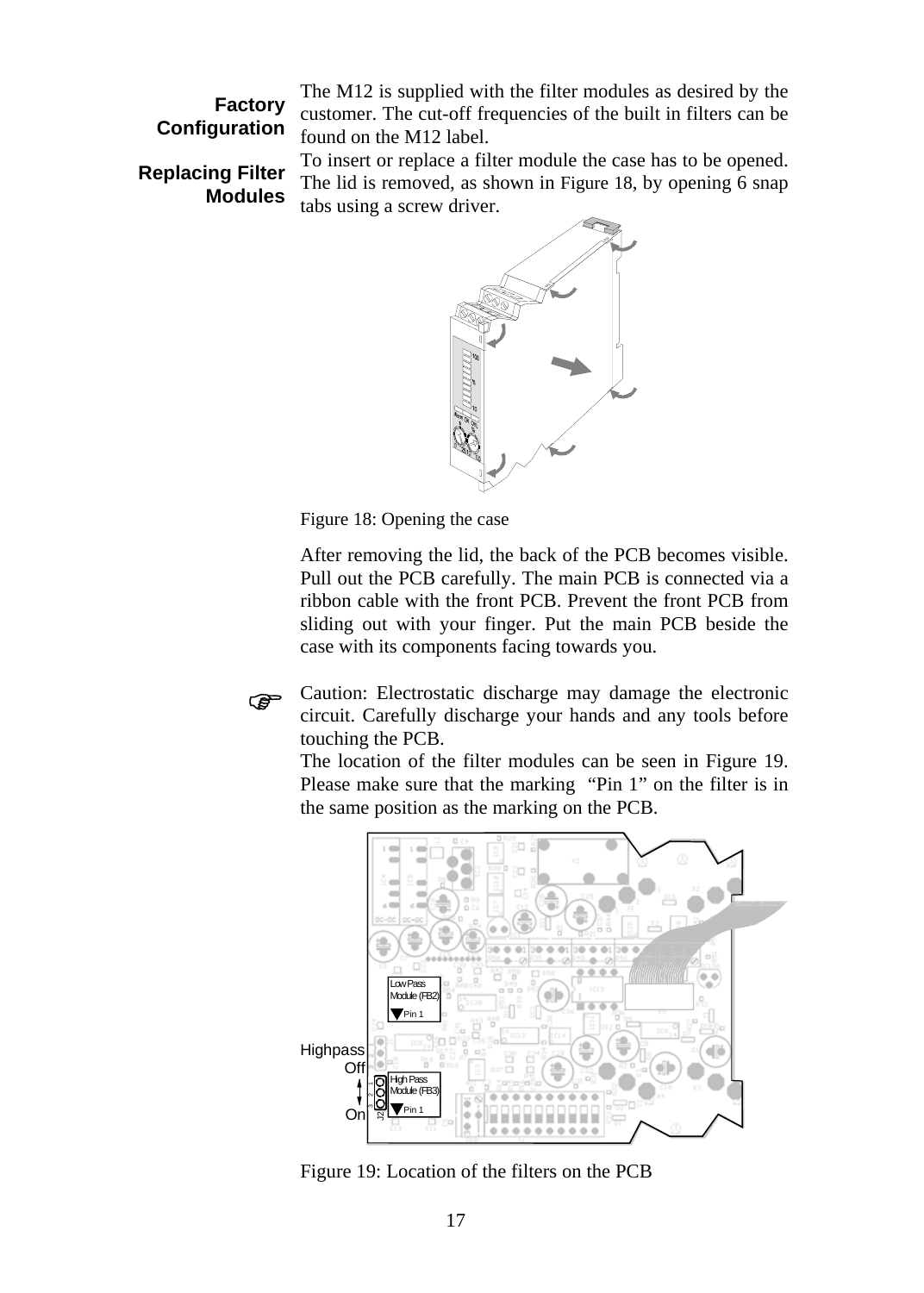The low pass filter is necessary for operation of the M12. The high pass filter can be omitted when a lower frequency limit of 1 Hz is desired. If no high pass filter module is plugged in, jumper J2 has to be in position "Off" (1-2) as shown in Figure 19.

#### **4.2.7. Relay Output**

**Adjustments** The M12 features a relay output with "Form C" contact. It can be used for alarm tripping when a pre-adjusted limit is exceeded. The switch behavior of the relay is shown in Figure 2 in chapter 3. An alarm tripping is indicated at the front panel by the LED "Alarm".

> Alarm threshold and delay time are adjusted by two knobs at the front panel (Figure 20). The adjustable range for the delay time is from 0 s (immediate tripping) to a maximum of 25 s. The threshold between 10 and 100 % of the measuring range can be chosen. The bar graph display shows the adjusted alarm threshold.

![](_page_20_Figure_4.jpeg)

Figure 20: Adjustment of alarm threshold and delay time

The alarm duration (hold time) can be chosen by DIP switch no. 10 between 2 s (short) and 8 s (long) as shown in Figure 21.

![](_page_20_Figure_7.jpeg)

![](_page_20_Figure_8.jpeg)

#### **Connection of the Relay Output**

Figure 22 shows the relay terminals. In alarm condition terminals 1 and 2 are shorted. Under normal operation terminals 2 and 3 are shorted.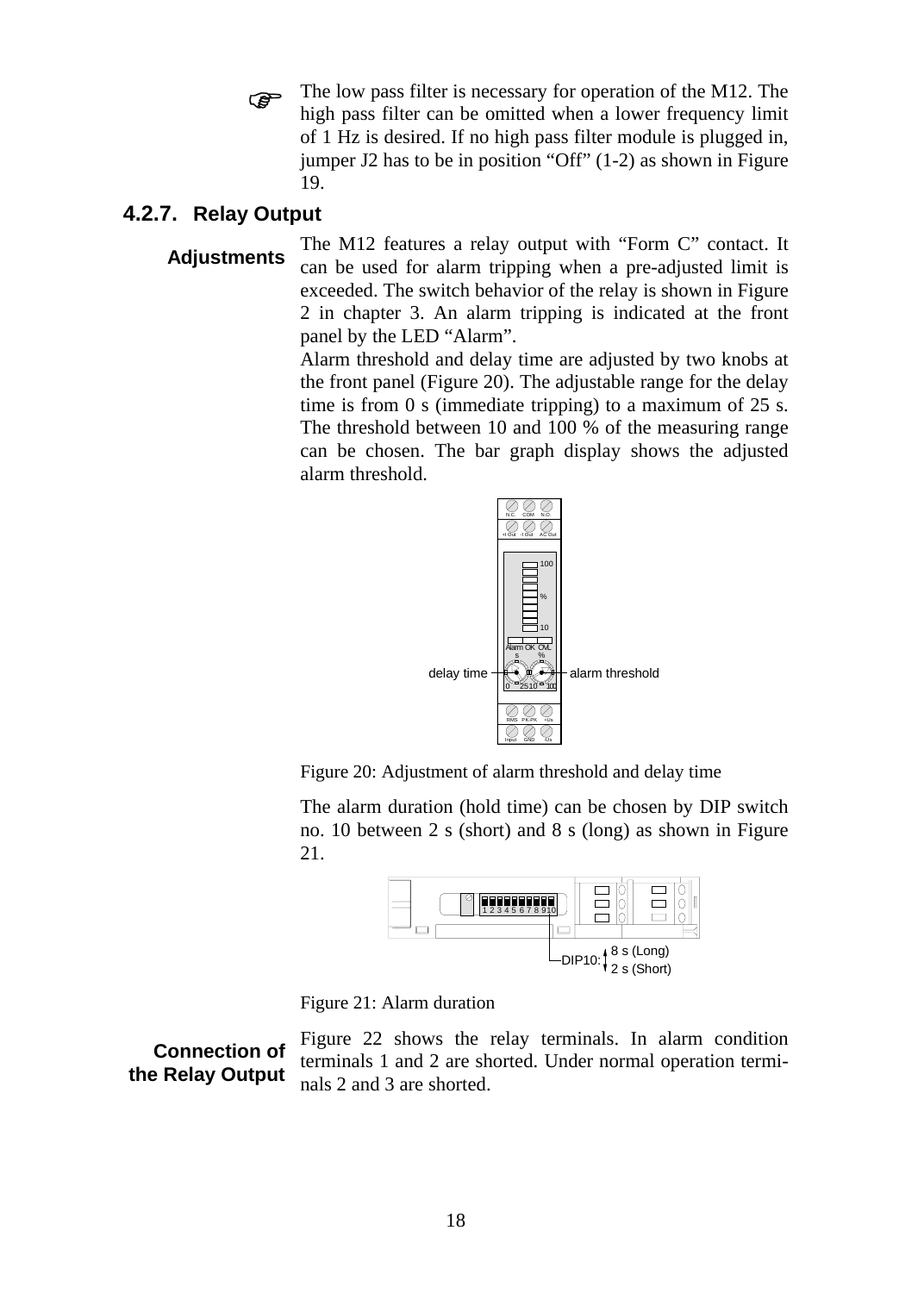![](_page_21_Picture_0.jpeg)

Figure 22: Relay output, contacts shown in alarm condition

**Self Test Function** If no alarm is tripped, the relay coil is current-carrying. In the alarm condition the coil is currentless. Therefore, a failure of the power supply voltage will cause the relay to switch into alarm position. In this way the power supply of the M12 is monitored. **Sensor Monitoring** Please note that a sensor failure will also cause the relay to give an alarm message (compare chapter 4.2.3). **Contact Rating** The relay contacts are insulated from the circuit of the M12. They can carry up to 2 A at 40 VAC. If several M12 modules are in use, the relay outputs can be grouped by series connection (AND function) or parallel connection (OR function).

#### **4.2.8. 4-20 mA Output**

In addition to the relay output the M12 features a 4-20 mA current loop output. Current loop signals can be advantageous for long distance transmission over several kilometers. The 4- 20 mA output provides the vibration signal as selected by the DIP switches (see chapter 4.2.4). It can represent the RMS or peak-to-peak value depending on the positions of DIP switches 8 and 9. The maximum current of 20 mA corresponds to 100 % of the measuring range or the upper LED of the bar graph display.

The corresponding vibration level (V) of an output current can be calculated by:

$$
V = \frac{MR \cdot (I - 4 mA)}{16 mA}
$$

where MR is the selected measuring range.

For example a loop current of  $I_{\text{LOOP}} = 8 \text{ mA}$  and a measuring range of 200 mm/s (peak-to-peak) come to a vibration velocity of:

$$
V = \frac{200 \text{ mm/s}_{p\text{k-pk}} \cdot (8 \text{ mA} \cdot 4 \text{ mA})}{16 \text{ mA}} = 50 \text{ mm/s}_{p\text{k-pk}}
$$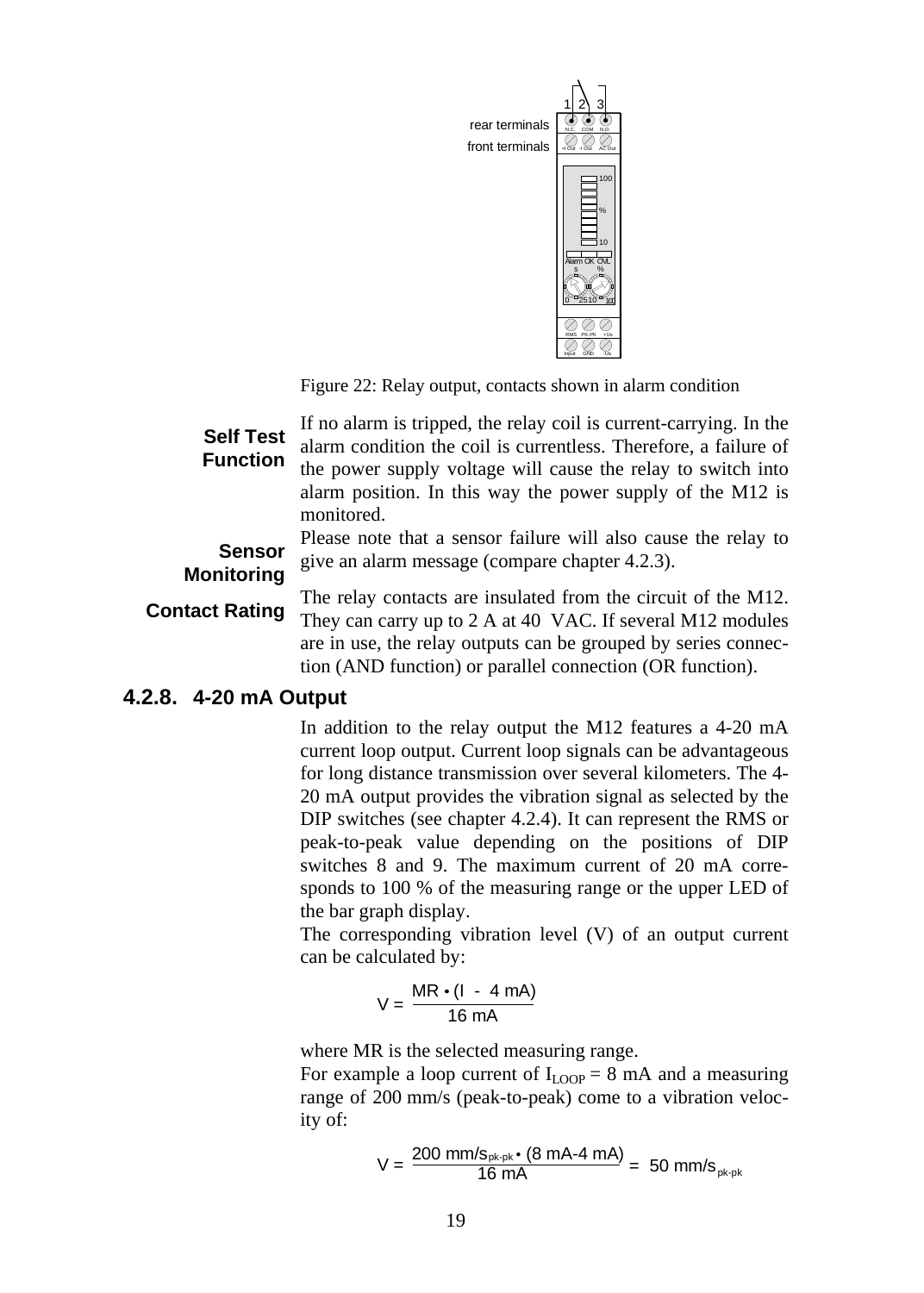The 4-20 mA output acts as a current drain. Therefore, a voltage supply is required in the loop circuit. Figure 23 shows the loop principle. The loop output of the M12 needs a minimum voltage of 12 VDC over the terminals  $+I_{\text{OUT}}$  and  $-I_{\text{OUT}}$ . Hence the voltage source  $(U_s)$  has to be designed as follows:  $U_s > 12 V + U_L$ .

 $U<sub>L</sub>$  is the voltage drop over all resistors in the loop including cable resistance at 20 mA.

![](_page_22_Figure_2.jpeg)

Figure 23: 4-20 mA loop circuit

Often the 24 VDC supply voltage of the M12 is also used as loop supply.

![](_page_22_Picture_5.jpeg)

The voltage at the terminals  $+I_{OUT}$  and  $-I_{OUT}$  must not exceed 30 VDC.

**Connection** Figure 24 shows the terminals of the 4-20 mA output

![](_page_22_Figure_8.jpeg)

![](_page_22_Figure_9.jpeg)

Figure 24: 4-20 mA current loop connection

**Insulation** Insulation of the current loop output is provided by an opto coupler. Thus potential differences, as they often occur in large cable networks, will not affect the accuracy of the M12. **False Polarization** The 4-20 mA output is protected against false polarization of the loop supply voltage

20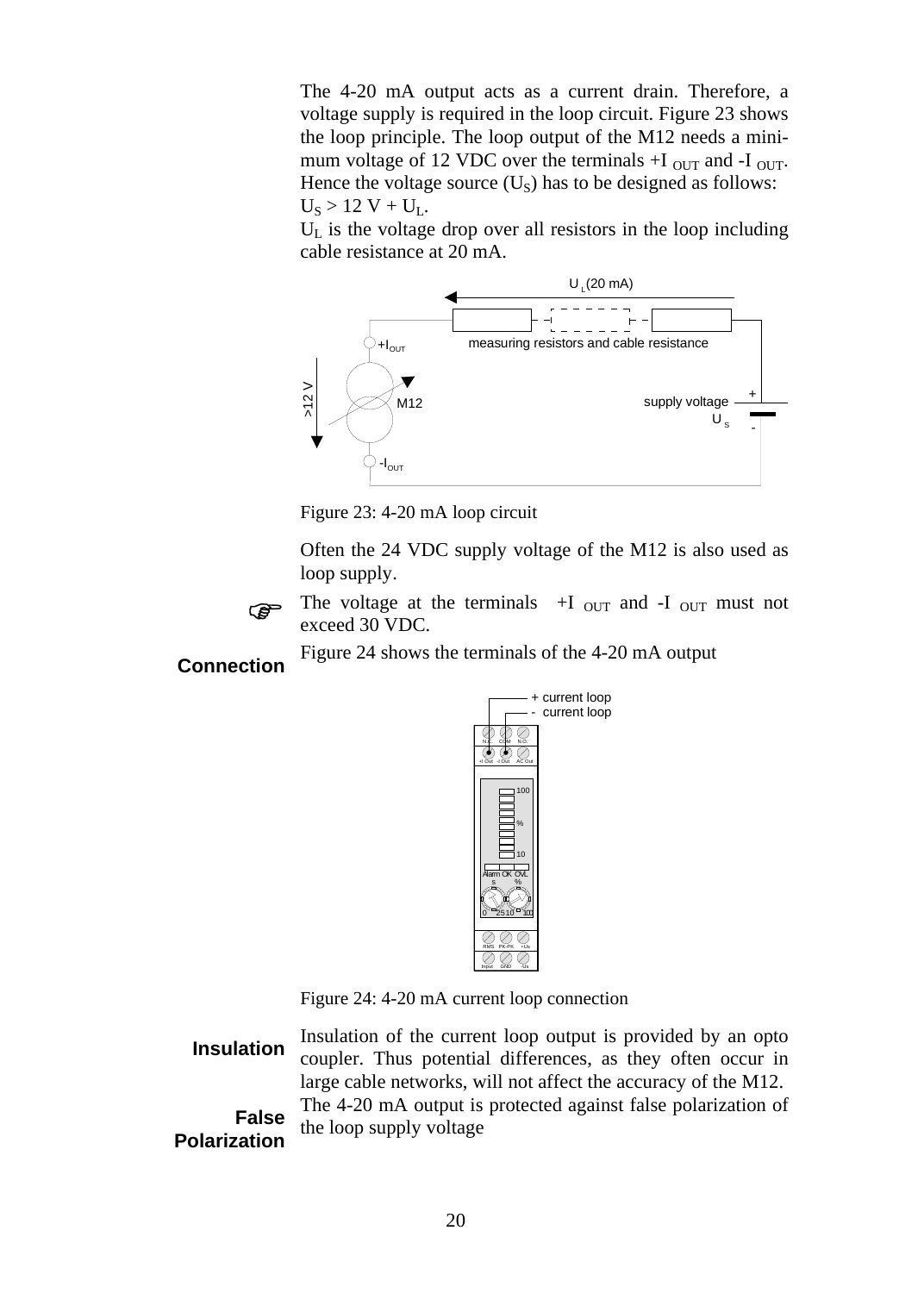#### **4.2.9. DC Outputs**

The M12 features two DC outputs for the RMS and the peakto-peak values of the selected vibration quantity (Figure 25). Both outputs are referred to GND. Their voltage range is 0 to  $+10 V$ .

![](_page_23_Figure_2.jpeg)

Figure 25: DC outputs

The RMS detection has an integration time constant of approximately 1 second.

The hold time of the peak-to-peak output is also 1 second. ) Please note that the peak-to-peak output will already be overloaded when the RMS output voltage exceeds 10 V.

#### **4.2.10. AC Output**

In addition to the RMS and peak-to-peak outputs, it is often desirable to measure the unrectified accelerometer signal. By means of external equipment like analyzers or scopes an experienced maintenance engineer can acquire additional information about the source of vibrations. This analysis can be performed either on site, or, after storing the analog signal on a data logger, at another place. For connecting such equipment the M12 features an AC output.

The AC output can deliver two kinds of signals:

- **Filtering and Integration** • Raw signal of the transducer: In this mode the AC output provides the unfiltered but amplified acceleration signal.
	- Filtered / integrated: In this mode the AC output signal is pre-processed depending on the selected monitoring quantity. Hence the AC signal can be filtered and, if vibration velocity or displacement are selected, integrated.
	- **Settings** The AC output mode is selected by jumper J1. You will find it after removing the lid from the case. This can be done by opening six snap tabs using a screw driver as shown in Figure 26.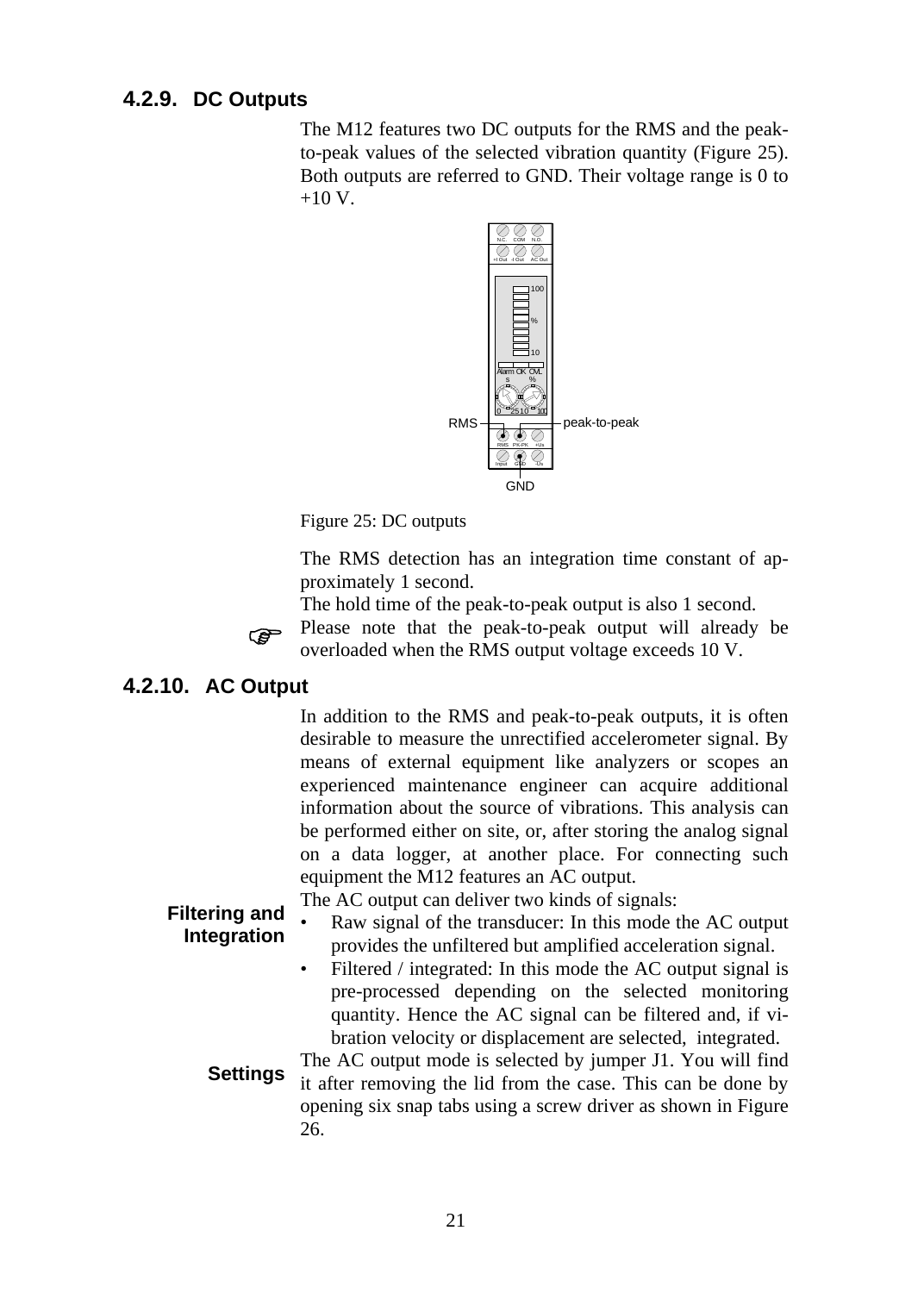![](_page_24_Figure_0.jpeg)

Figure 26: Opening the case

After removing the lid the back of the PCB becomes visible. Pull out the PCB carefully. The main PCB is connected via a ribbon cable with the front PCB. Prevent the front PCB from sliding out with your finger. Put the main PCB beside the case with its components facing towards you.

) Caution: Electrostatic discharge may damage the electronic circuit. Carefully discharge your hands and any tools before touching the PCB.

![](_page_24_Figure_4.jpeg)

Figure 27: Setting the AC output mode by jumper J1

Figure 27 shows the position of jumper J1. In the upper position (1-2 closed) the AC output provides the unfiltered sensor signal. In the lower position (2-3 closed) the AC output provides the filtered and integrated signal. The M12 is supplied by the manufacturer with J1 in position 1-2.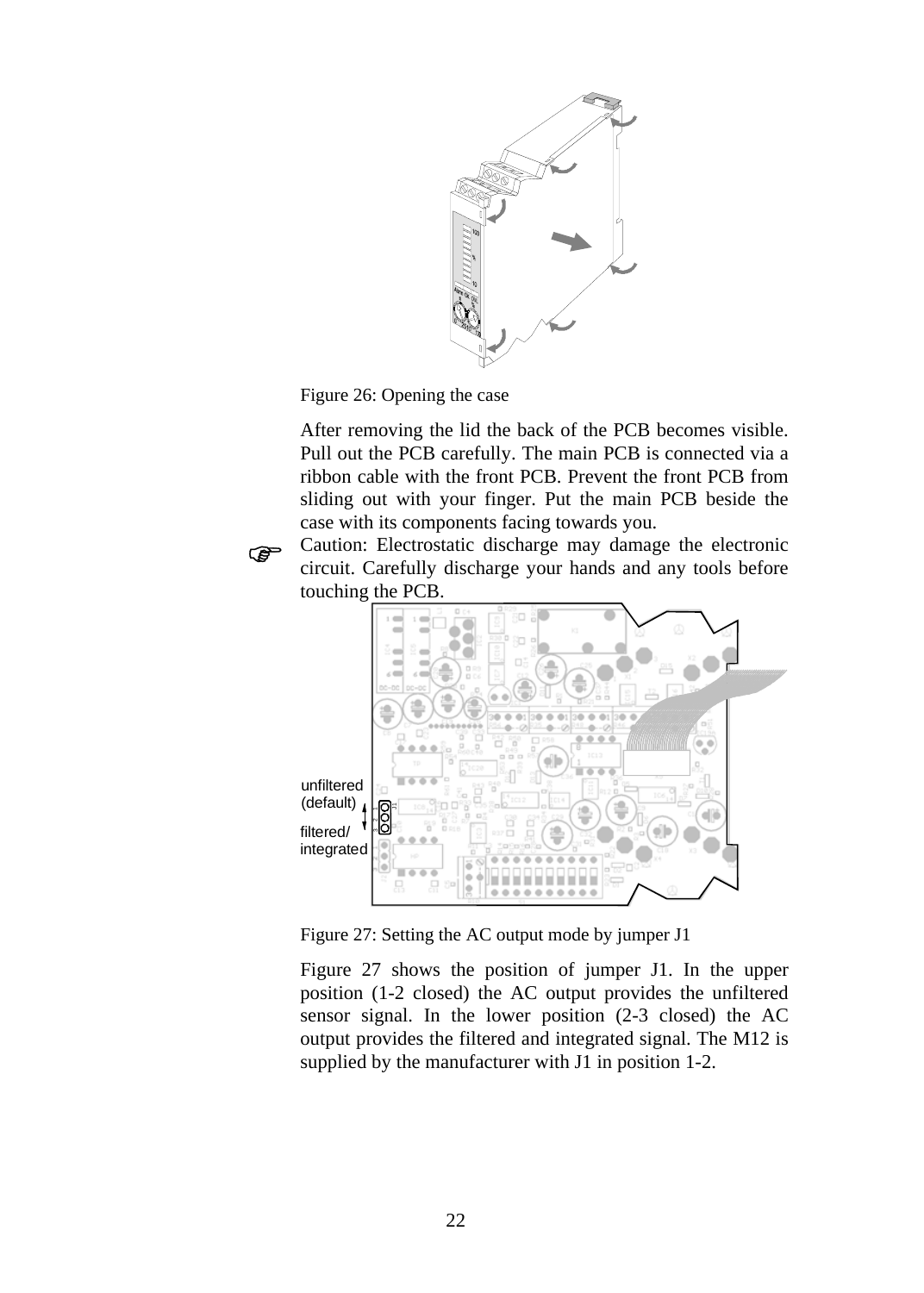**Output Level** The AC output voltage depends on the selected measuring range (compare chapter 4.2.5) and the calibrated transducer sensitivity. The following table shows the output sensitivity for all measuring ranges and integrator options provided the M12 has been calibrated with its accelerometer (compare chapter 4.3, page 24).

| Measuring range    | <b>AC</b> Output                    |                                    |
|--------------------|-------------------------------------|------------------------------------|
| $20 \text{ m/s}^2$ | (no integrator)                     | $250 \text{ mV}$ /ms <sup>-2</sup> |
| $20 \text{ mm/s}$  | (single integration)                | $250 \text{ mV/nms}^{-1}$          |
| $200 \mu m$        | (double integration)                | $25 \text{ mV}$ /um                |
|                    | $100 \text{ m/s}^2$ (no integrator) | $50 \text{ mV}$ /ms <sup>-2</sup>  |
|                    | 100 mm/s (single integration)       | $50 \text{ mV/mm}^{-1}$            |
|                    | $1000 \mu m$ (double integration)   | $5 \text{ mV}/\text{µm}$           |
|                    | $200 \text{ m/s}^2$ (no integrator) | $25 \text{ mV}$ /ms <sup>-2</sup>  |
|                    | 200 mm/s (single integration)       | $25 \text{ mV/mm}^{-1}$            |
|                    | $2000 \mu m$ (double integration)   | $2.5$ mV/ $\mu$ m                  |

The sensitivity at the AC output is half the sensitivity of the DC outputs (RMS and peak-to-peak). For example, 10 VDC at the RMS output correspond to 5  $V<sub>RMS</sub>$  at the AC output or 10 VDC at the peak-to-peak output correspond to 5  $V_{PK-PK}$  at the AC output.

The dynamic range of the AC output is  $\pm 10$  V.

- **Bandwidth** The AC output is DC coupled with a serial resistance of 100 Ω. In the unfiltered mode (J1 in position 1-2) its bandwidth is 1 Hz to  $> 30$  kHz. Please note that most industrial accelerometers have their natural resonance at 20 to 30 kHz. In the filtered mode (J1 in position 2-3) the bandwidth depends on the used filters and the integrators.
- **Connection** Figure 28 shows how the AC output is connected. The output signal is referred to GND. The cable length at the AC output must not exceed 5 to 10 m.

![](_page_25_Figure_6.jpeg)

Figure 28: AC output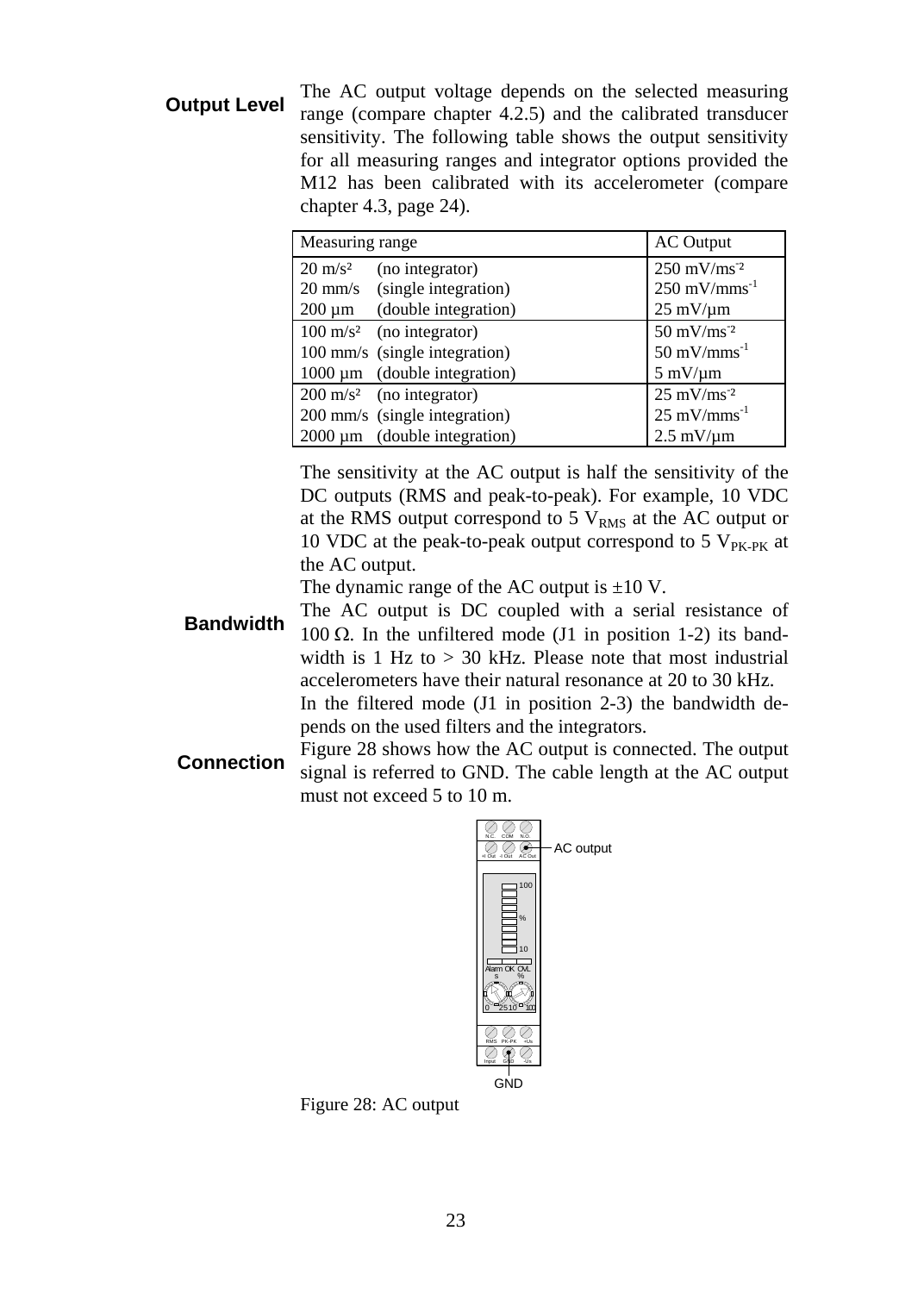#### **4.3. Calibration**

**Factory Calibration** Metra supplies the M12 calibrated with its sensor if the instrument is ordered together with a Metra accelerometer. If the M12 is ordered without transducer its default sensitivity calibration will be 100 mV/g.

![](_page_26_Picture_2.jpeg)

) Factory calibration is only valid with unaltered transducer sensitivity adjustment.

**Calibration Point** The calibration potentiometer for transducer sensitivity can be found next to the DIP switches. At the left stop the sensitivity is about 100 mV/g (10 mV/ms<sup>-2</sup>), at the right stop it is about 10 mV/g  $(1 \text{ mV/ms}^2)$ . The potentiometer has 25 turns.

![](_page_26_Figure_6.jpeg)

Figure 29: Calibration of transducer sensitivity

#### **Vibration Calibrator**

If the plugged-in filter modules are linear at 160 Hz calibration can be performed using a Vibration Calibrator of Metra's VC series. It provides a stabilized vibration signal of 10 m/s², 10 mm/s and 10 µm at a frequency of 160 Hz. This signal can be used to excite the accelerometer and to calibrate the M12 in mechanical units.

**Electrical Calibration**  Otherwise the M12 may be calibrated by feeding in an electric signal instead of the accelerometer signal. The generator signal to be fed in depends on the sensitivity of the accelerometer. If the sensitivity given in the accelerometer data sheet is, for example,  $2.53 \text{ mV/ms}^2$ , a generator magnitude of 253 mV is necessary to simulate an acceleration of 100 m/s². Choose the calibration frequency in the middle of the filter pass band.

> If the M12 is used for monitoring vibration velocity or displacement, it can be calibrated in the acceleration range and afterwards the integrators can be switched on.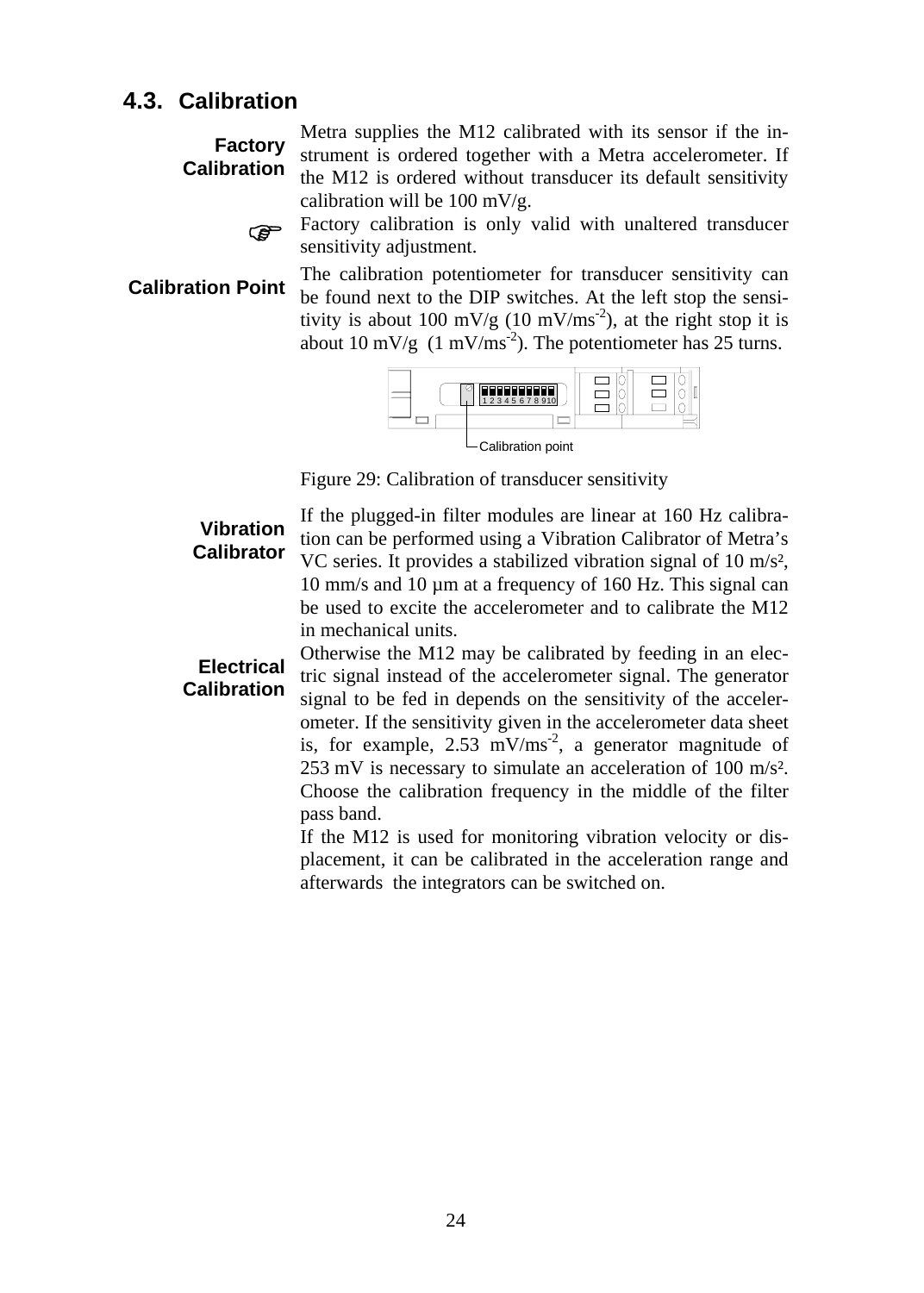#### **4.4. Vibration Level Display M12DIS**

A useful option for the M12 is the display module M12DIS. It turns the M12 monitor into a vibration meter. Depending on the M12 settings it will display RMS or peak-to-peak values of vibration acceleration, velocity or displacement. Model M12DIS is a 3½ digit LCD for connection to the M12 current loop output. The unit is loop powered. No additional power supply is required except for the LED backlighting.

**Connection** The display unit is connected to the 4-20 mA output of the M12 and the loop power supply according to chapter 4.2.8. The terminals I+ and I- of the display are used for connection. The maximum voltage drop across these display terminals is 6 V. Further 4-20 mA instruments can be switched in series with the display provided the loop supply voltage is high enough to produce a voltage drop of 12 V across the M12 loop terminals. The 24 VDC supply voltage of the M12 may also be used as loop supply.

![](_page_27_Figure_3.jpeg)

Figure 30: Connection of the display

#### **LED Backlighting**

If desired, an LED backlighting can be activated by means of an additional DC supply voltage. It must be connected to the terminals  $BL+$  and  $BL-$  via a current limiting resistor  $R<sub>BL</sub>$  as shown in Figure 30. The current consumption of the backlighting is 30 mA.

The resistor is calculated as follows:

$$
R_{BL} = \frac{U_{BL} - 5 \text{ V}}{30 \text{ mA}}
$$

The resistor  $R_{BL}$  is not necessary if the supply voltage  $U_{BL}$  is  $5 V \pm 0.25 V$ .

**Mounting** The display module is suitable for the attachment at front panels, switch boards, switch cabinet doors and other flat objects. For this purpose a mounting bezel is supplied with the M12DIS. The following pictures show the dimensions of the cut out and how the display is mounted.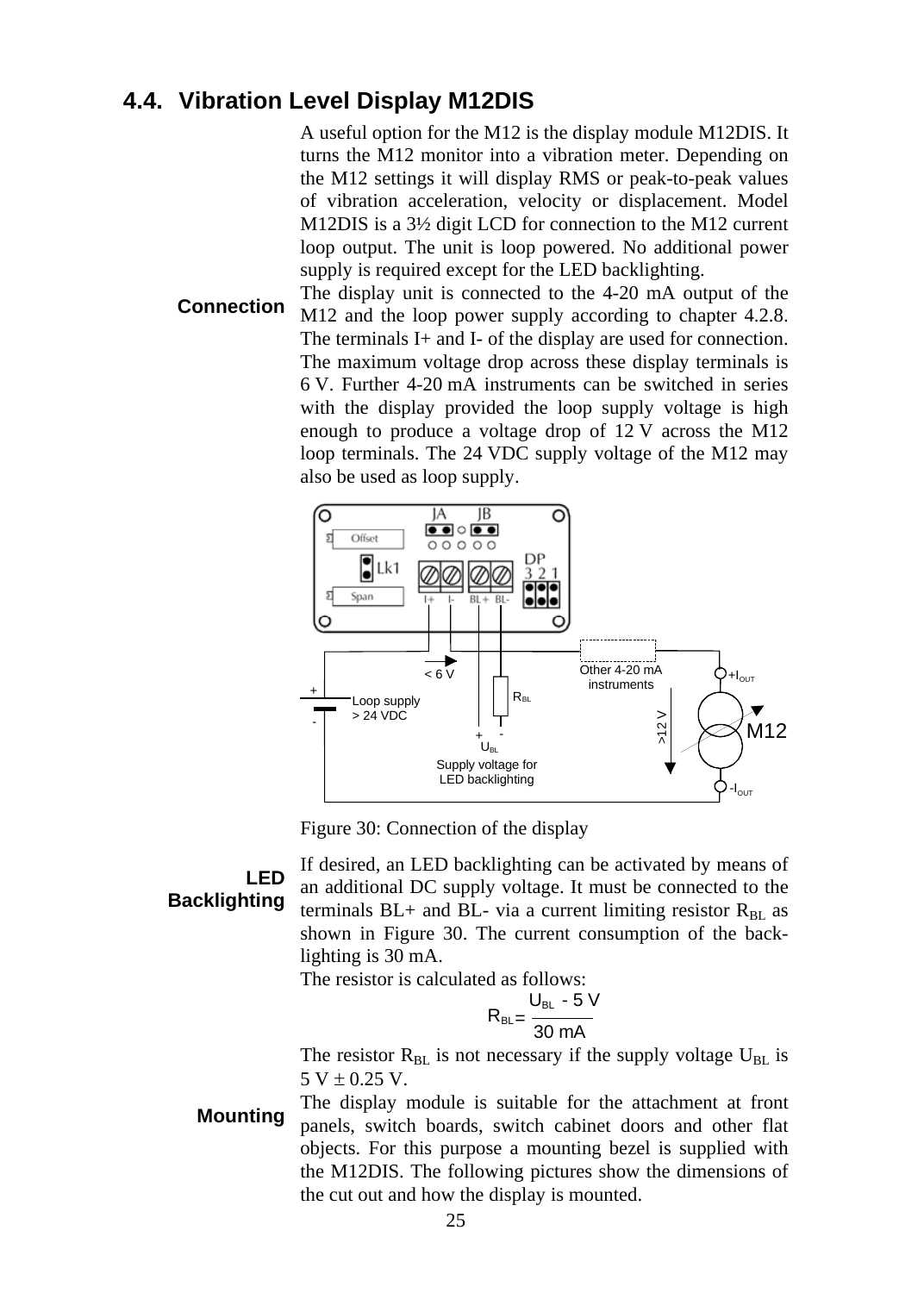![](_page_28_Figure_0.jpeg)

Figure 31: Panel cut out

![](_page_28_Figure_2.jpeg)

Figure 32: Display mounting

**Calibration** If not otherwisely ordered, the M12DIS is supplied factory calibrated to display "0" at 4 mA and "1000" at 20 mA. For recalibration the potentiometers "Offset" (Zero) and "Span" (full scale) are used.

![](_page_28_Figure_5.jpeg)

Figure 33: Calibration points

Calibration of the M12DIS is carried out either directly by an adjustable 4-20-mA constant current source or together with the M12. For calibration with the M12 a vibration reference signal is fed into the accelerometer or a generator signal is applied to the M12 input as explained in chapter 4.3. Preferably a vibration calibrator should be used to eliminate errors by calibration of the entire measuring chain.

The M12 must be calibrated before calibrating the display. The measuring range of the M12 must be selected so that the calibration signal provides at least 50 % of the full-scale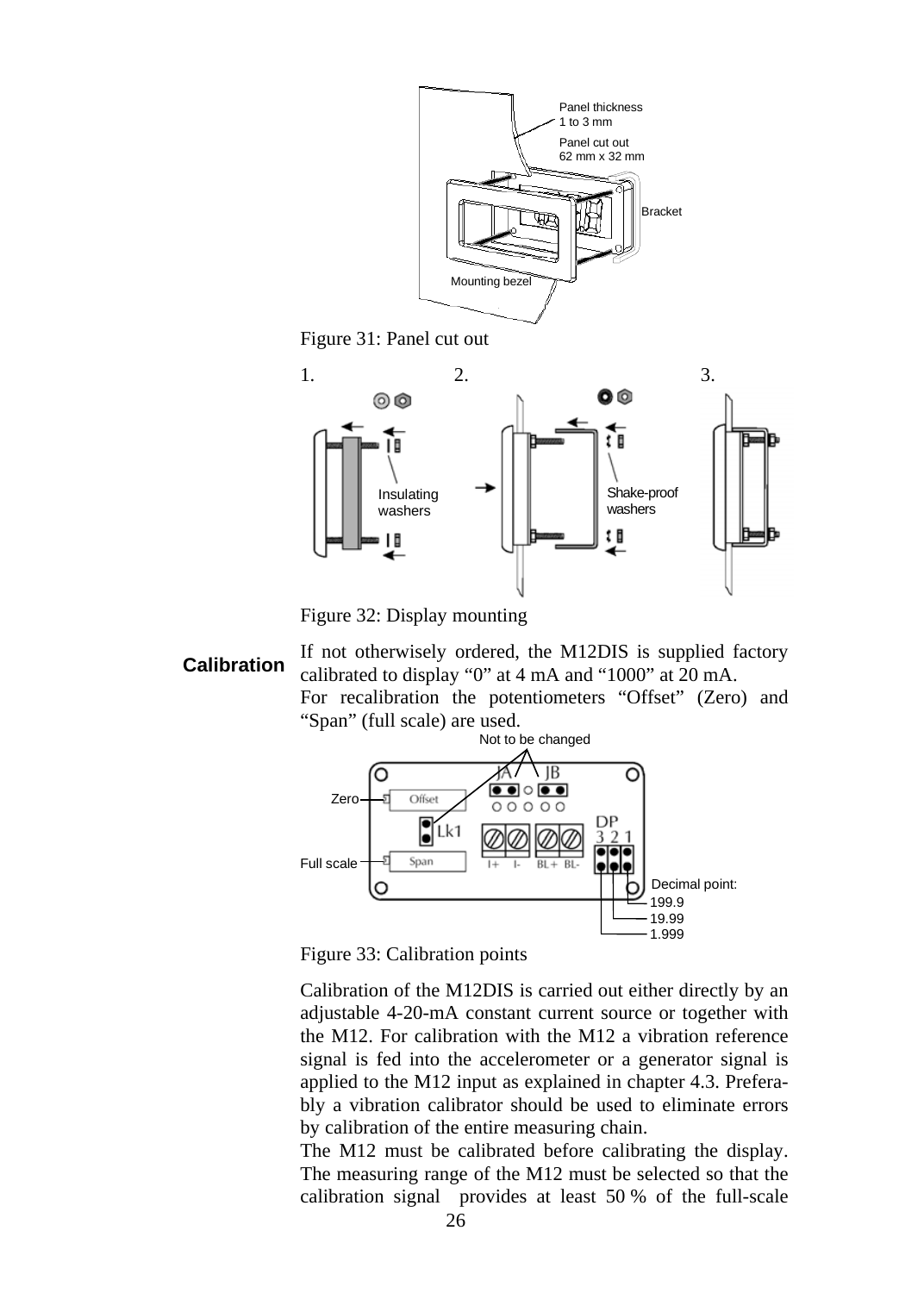level, for instance, use the range "20" if the calibration level is 10 mm/s.

After applying the calibration signal, adjust the display to the reference level, for instance "1000" for 10 mm/s, using the potentiometer "Span".

Switch off the calibration signal and adjust the zero display using the potentiometer "Offset".

Repeat the calibration of span and offset alternately a few times until both settings are correct.

Finally the position of the decimal point is set by means of jumper DP1, DP2 and DP3.

## **5. Measuring Methods for Machine Vibration**

Permanent vibration monitoring as part of a predictive maintenance program allows for the prediction of breakdown of machines and will thereby save maintenance cost.

The assessment of machine vibrations requires a high degree of experience. This chapter introduces briefly some proven methods.

## **5.1. Vibration Severity Measurement for Unbalance**

A widespread procedure for monitoring the unbalance of rotating machines is to measure vibration velocity (sometimes also called vibration severity). Vibration severity is a measure of energy of the emitted vibration. Reasons for unbalance may be, for instance, loose screws, bent components, worn out bearings with too much clearance or dirt on blower fans. Often several of these effects can influence one another.

**ISO 10816-1** If no reference values of vibration severity are available on the relevant machine, you may refer to the recommendations of ISO 10816-1 (see table below). Here you will find permissible values of the vibration severity of different machine types. The basis of the assessment is the maximum value of all measured points on the machine.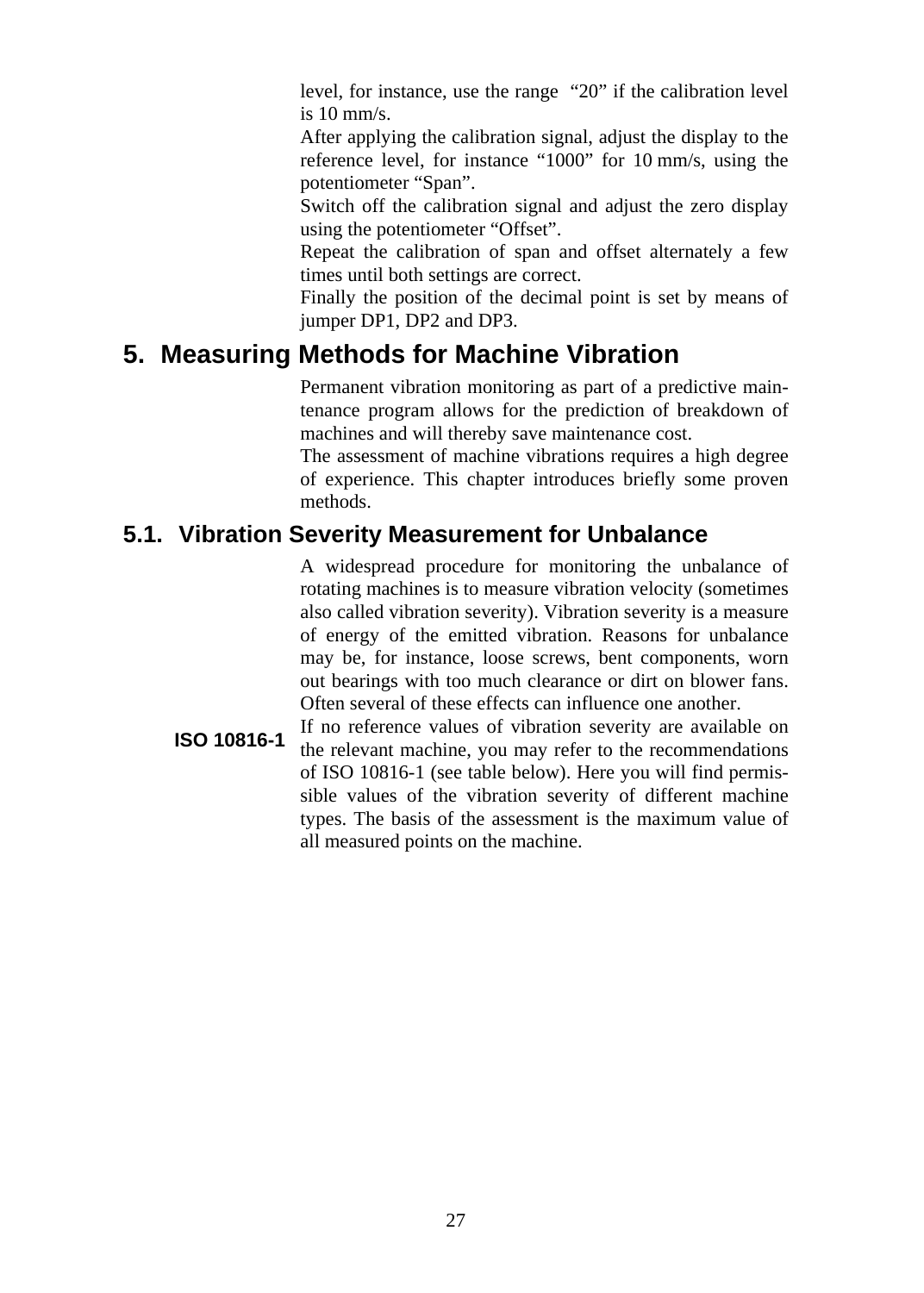| <b>Machine</b><br><b>Type</b> | <b>Power Rating</b><br>0r<br><b>Shaft Height</b> | <b>Speed</b><br>$min-1$ | Foun-<br>dation | Max.<br>Continu-<br>ous value<br>mm/s |
|-------------------------------|--------------------------------------------------|-------------------------|-----------------|---------------------------------------|
|                               | $300\,\mathrm{kW}$ – $50\,\mathrm{MW}$           |                         | rigid           | 7.1                                   |
|                               | 300 kW - 50 MW                                   |                         | flexible        | 11                                    |
|                               | $>50$ MW                                         | < 1500                  | rigid           | 7.1                                   |
| <b>Steam</b>                  | $>50$ MW                                         | < 1500                  | flexible        | 11                                    |
| <b>Turbines</b>               | $>50$ MW                                         | $1500 - 1800$           |                 | 8.5                                   |
|                               | $>50$ MW                                         | $3000 - 3600$           |                 | 11.8                                  |
|                               | $>50$ MW                                         | >3600                   | rigid           | 7.1                                   |
|                               | $>50$ MW                                         | >3600                   | flexible        | 11                                    |
|                               | $< 160$ mm                                       |                         | rigid           | 2.8                                   |
|                               | $< 160$ mm                                       |                         | flexible        | 4.5                                   |
| Electrical                    | $160 - 315$ mm                                   |                         | rigid           | 4.5                                   |
| Engines                       | $160 - 315$ mm                                   |                         | flexible        | 7.1                                   |
|                               | $>315$ mm                                        | $120 - 15000$           | rigid           | 7.1                                   |
|                               | $>315$ mm                                        | $120 - 15000$           | flexible        | 11                                    |
|                               | $<$ 3 MW                                         |                         | rigid           | 7.1                                   |
| <b>Gas Turbines</b>           | $<$ 3 MW                                         |                         | flexible        | 11                                    |
|                               | $>3$ MW                                          | $3000 - 20000$          |                 | 14.7                                  |
| Generators                    | $>50$ MW                                         | $1500 - 1800$           |                 | 8.5                                   |
|                               | $> 50$ MW                                        | $3000 - 3600$           |                 | 11.8                                  |
|                               | $<$ 15 kW                                        |                         | rigid           | 2.8                                   |
|                               | $< 15$ kW                                        |                         | flexible        | 4.5                                   |
| Blowers.                      | $15 - 300$ kW                                    |                         | rigid           | 4.5                                   |
| Compressors                   | $15 - 300$ kW                                    |                         | flexible        | 7.1                                   |
|                               | $>300$ kW                                        |                         | rigid           | 7.1                                   |
|                               | $>300$ kW                                        |                         | flexible        | 11                                    |
|                               | $< 15$ kW                                        |                         | rigid           | 4.5                                   |
| Pumps with                    | $<$ 15 kW                                        |                         | flexible        | 7.1                                   |
| separate drive                | $>15$ kW                                         |                         | rigid           | 7.1                                   |
|                               | $>15$ kW                                         |                         | flexible        | 11                                    |
| Pumps with                    | $< 15$ kW                                        |                         | rigid           | 2.8                                   |
| integrated                    | $< 15$ kW                                        |                         | flexible        | 4.5                                   |
| drive                         | $>15$ kW                                         |                         | rigid           | 4.5                                   |
|                               | $>15$ kW                                         |                         | flexible        | 7.1                                   |

**Measurement**  Vibration severity to DIN/ISO 10816 can be measured with with the M12 the M12 in a simple way. A 10 Hz high pass filter and a 1 kHz low pass filter are required. Vibration velocity is selected by DIP switch no. 6. RMS monitoring is activated by DIP switch no 8. The appropriate measuring range can be chosen by the DIP switches nos. 2, 3 and 4.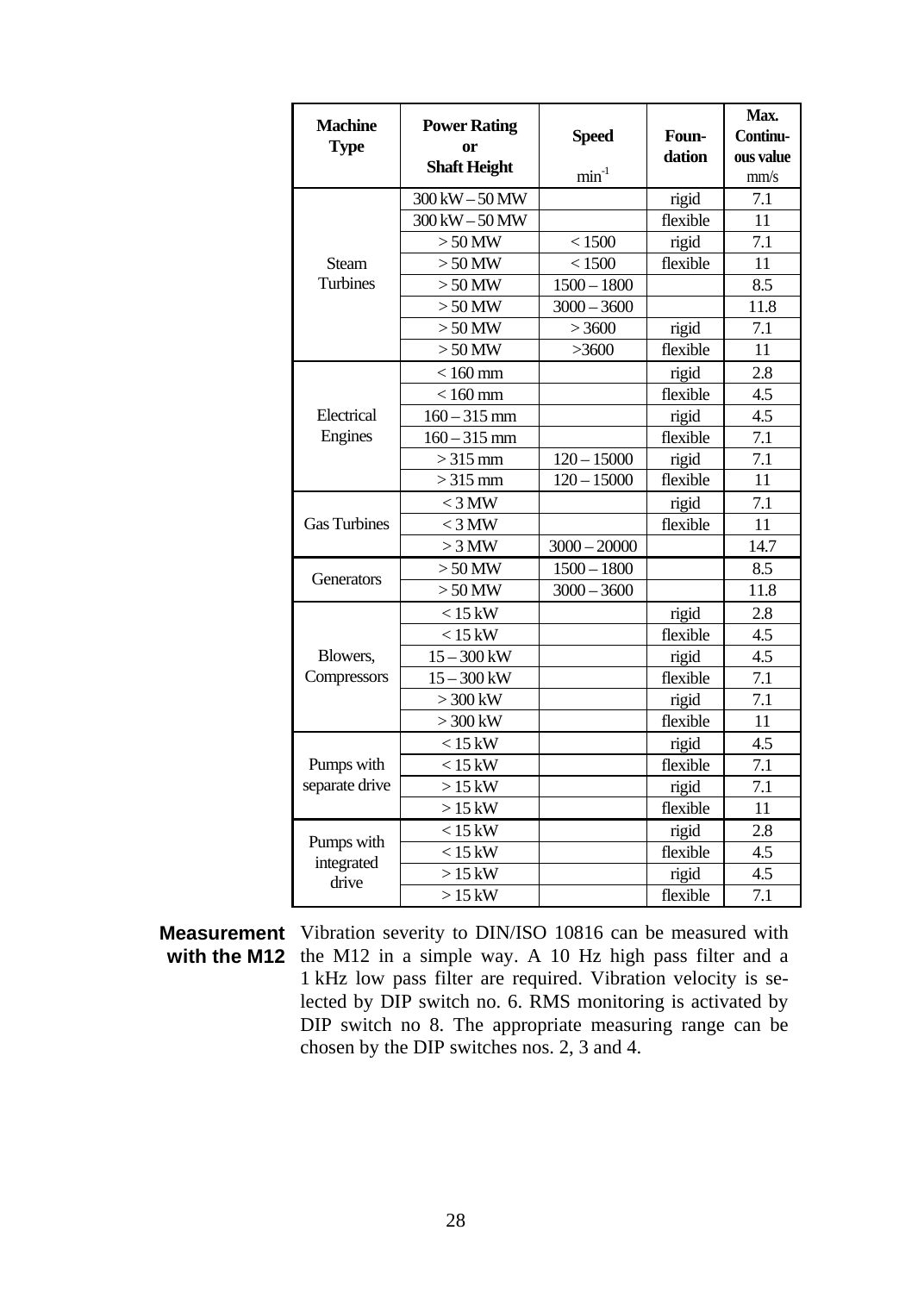## **5.2. Vibration Measurement on Reciprocating Engines**

**DIN/ISO 10816-6** Reciprocating engines, like combustion engines and compressors, are characterized by backward and forward going masses. The vibration generated by this motion, is higher than the vibration of rotating machinery. Standard ISO 10816-6 contains recommendations for the assessment of vibrations of reciprocating machines. The measured quantities are the RMS values of acceleration, velocity and displacement. They are picked up at the machine block in all three axes of the room. The recommended frequency range reaches from 2 Hz up to 1000 Hz.

> By means of the measured values of all three vibration quantities, the reciprocating engine may be classified as belonging to a particular class of assessment. The following table allows this classification. At first read the relevant vibration severity level for all three measured vibration quantities. The decisive class is the highest of these three determined severity classes. In the right part of the table you find the degree of machine condition in dependence on the machine class (depending on size, construction, assembly and speed of the machine).

|           | <b>Maximum Vibration</b> |           |                      |     |     |     | <b>Machine Class</b> |     |     |     |
|-----------|--------------------------|-----------|----------------------|-----|-----|-----|----------------------|-----|-----|-----|
| Vibration | Vibration                | Vibration | Vibration            | 1   | 2   | 3   | 4                    | 5   | 6   | 7   |
| Severity  | Displacem.               | Velocity  | Accelerat.           |     |     |     |                      |     |     |     |
| Level     | um RMS                   | mm/s RMS  | m/s <sup>2</sup> RMS |     |     |     |                      |     |     |     |
| 1.1       | < 17.8                   | < 1.12    | < 1.76               |     |     |     |                      |     |     |     |
| 1.8       | < 28.3                   | < 1.78    | < 2.79               |     |     |     |                      |     |     |     |
| 2.8       | < 44.8                   | < 2.82    | < 4.42               | A/B | A/B | A/B |                      |     |     |     |
| 4.5       | < 71.0                   | < 4.46    | < 7.01               |     |     |     | A/B                  | A/B |     |     |
| 7.1       | < 113                    | < 7.07    | < 11.1               | C   |     |     |                      |     | A/B | A/B |
| 11        | < 178                    | < 11.1    | < 17.6               |     | C   |     |                      |     |     |     |
| 18        | < 283                    | < 17.8    | < 27.9               |     |     | C   |                      |     |     |     |
| 28        | < 448                    | < 28.2    | < 44.2               |     |     |     | C                    |     |     |     |
| 45        | < 710                    | < 44.6    | < 70.1               | D   | D   |     |                      | С   |     |     |
| 71        | < 1125                   | < 70.7    | < 111                |     |     | D   | D                    |     | С   |     |
| 112       | < 1784                   | < 112     | < 176                |     |     |     |                      | D   | D   | C   |
| 180       | >1784                    | >112      | >176                 |     |     |     |                      |     |     | D   |

The assessment classes have the following meanings:

- A New machines
- B Continuous running without restriction possible
- C Not suitable for continuous running, reduced operability until the next scheduled maintenance
- D Too high vibration, damage to the machine cannot be excluded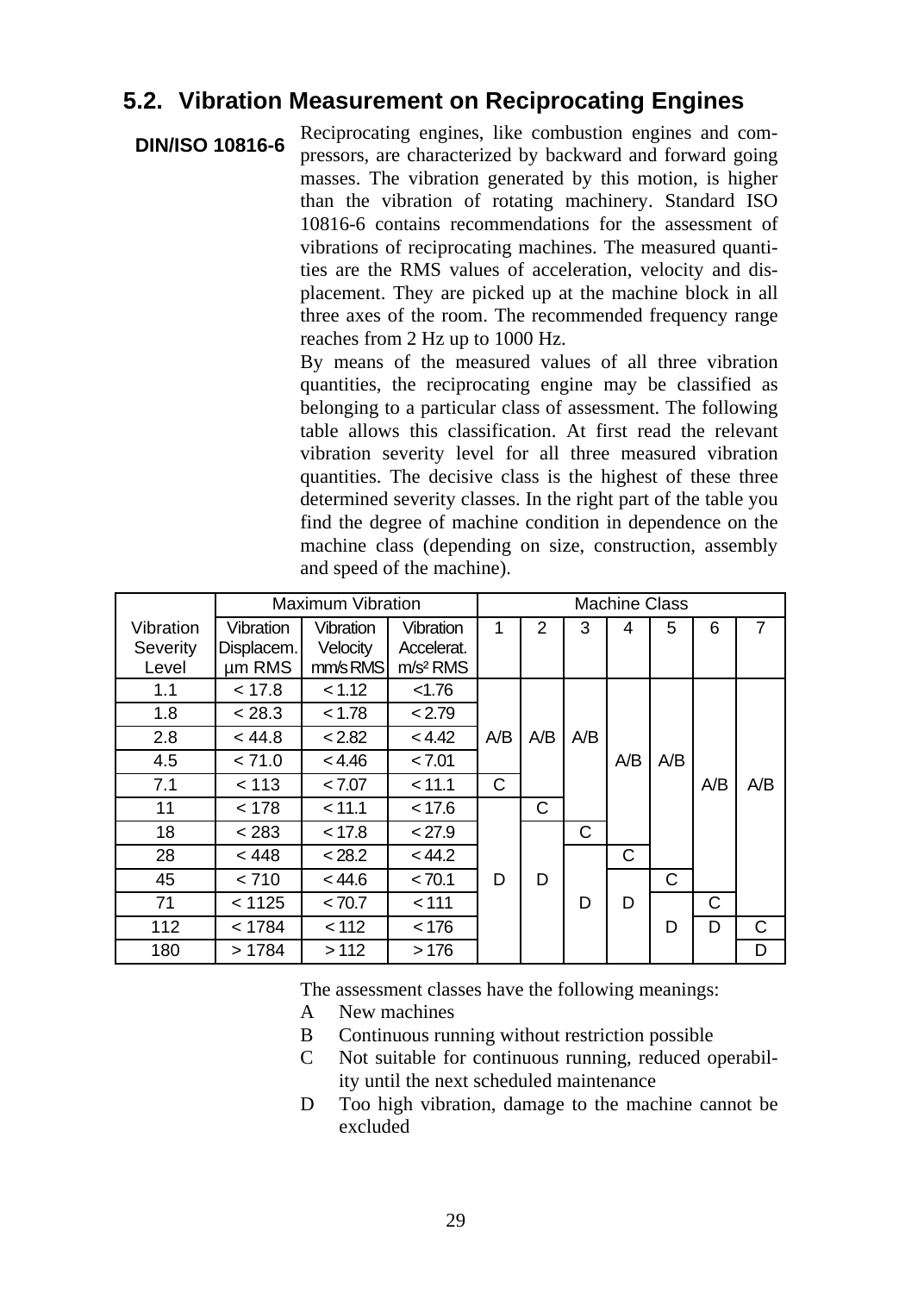**Measurement with the M12** Monitoring reciprocating machines to DIN/ISO 10816-6 can be performed by 3 M12 modules and a mutual accelerometer. For each unit a 2 Hz high pass filter and a 1 kHz low pass filter are required. One M12 has to be adjusted for acceleration, the second one for velocity and the third for displacement. Select RMS rectification (DIP switch no. 8). The appropriate measuring range is chosen by the DIP switches nos. 2, 3 and 4. The measuring values can be processed as 4-20 mA or DC voltage signals.

### **5.3. Bearing Monitoring**

General The two methods to ISO 10816 described above are concerned with vibration caused by unbalanced masses. This section deals with vibration generated by roller bearings.

> Typical reasons for damage to roller bearings are fatigue, corrosion, cage damage, insufficient lubrication or fatigue caused by excess strain. The results are damages of the ball race (creation of pittings), rising temperature, increasing noise, rising bearing clearance, flutter up to the breakage of the cage and total breakdown of the machine.

> The movement of rolling elements along such damage, such as pittings, generates mechanical pulses which initiate vibrations of the whole bearing. These vibrations can be measured, for instance, at the housing of the bearing.

> As a rule, the vibrations of roller bearings have frequencies above 1 kHz. Usually acceleration is measured.

> Damage to roller bearings may be diagnosed either by frequency analysis or in the time domain by RMS and peak value measurements.

> The diagnosis of the frequency spectrum provides the most detailed information about a bearing, but requires a high degree of experience.

> Vibration measurement in time domain (measurement of RMS and peak value of acceleration) is much easier to perform but yields less specific results. In many cases, however, it is sufficient to evaluate the condition of a roller bearing.

**Crest Factor** An established method in time domain is the measurement of the crest factor. The crest factor is the quotient of the peak value and the RMS of acceleration ( $\hat{a}/a_{\rm rms}$ ). This method is based on the experience that in the early pre-damage stage of the bearing the RMS of acceleration shows only small changes, whereas the peak value increases significantly (see Figure 34).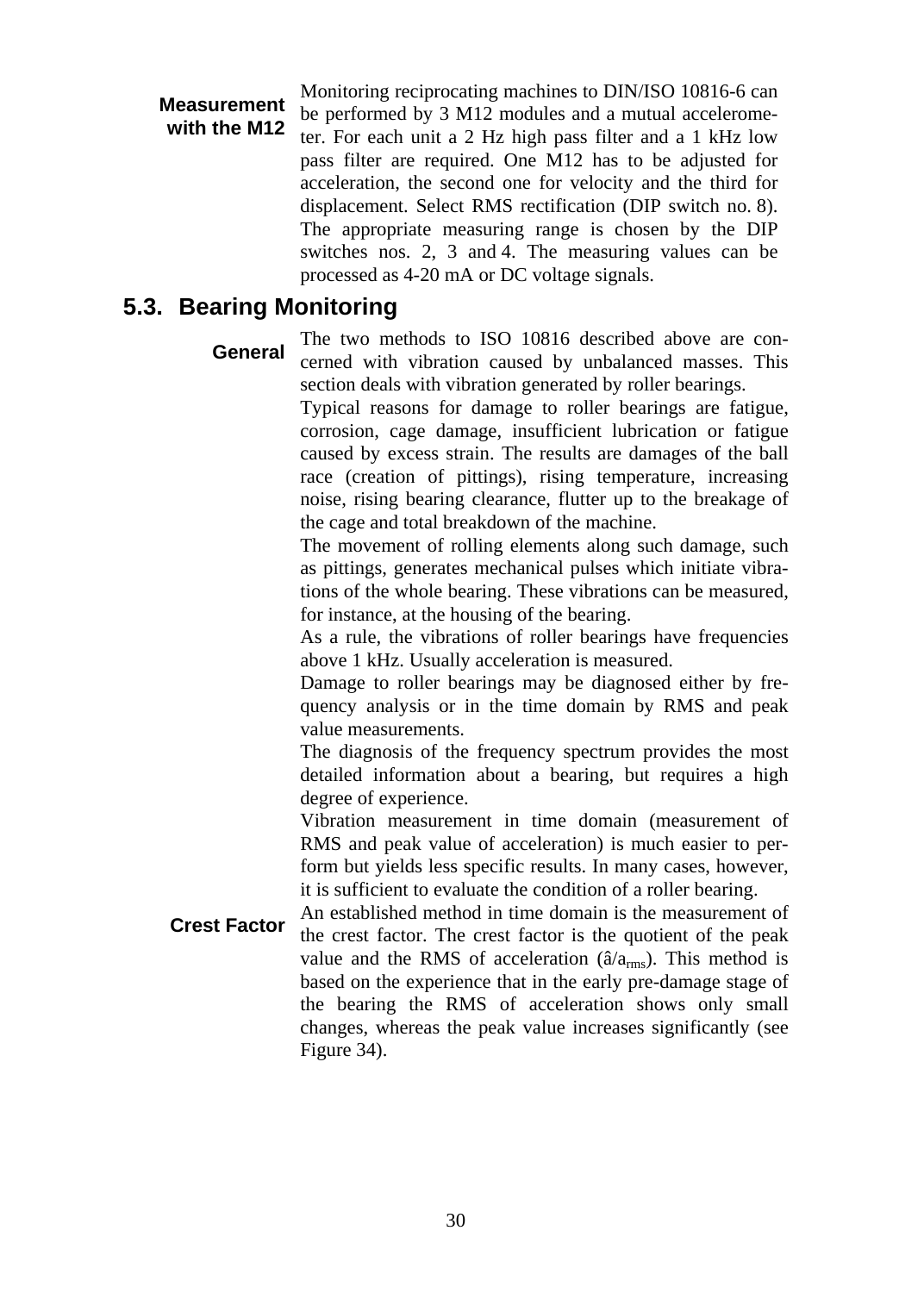![](_page_33_Figure_0.jpeg)

Figure 34: Typical development of roller bearing damages

The following table shows the crest factor and, alternatively, the product of peak and RMS values in dependence on the degree of bearing damage.

| <b>Condition</b>               | a <sub>eff</sub> | â                   | â/a <sub>eff</sub> | â ● a <sub>eff</sub> |
|--------------------------------|------------------|---------------------|--------------------|----------------------|
| no damage                      | small            | small               | $\sim$ 3           | small                |
| small individual damage        | small            | increased           | >3                 | slightly increased   |
| several individual damages     |                  | increased increased | >3                 | medium increased     |
| severe individual damage       | increased        | high                | >>3                | increased            |
| many severe individual damages | high             | high                | >3                 | high                 |

**Diagnostic** Another method of monitoring roller bearings in time domain **Coefficient** is the diagnostic coefficient  $D_K(t)$  according to Sturm. This coefficient is calculated from the RMS and the peak values of the acceleration at good operating condition of the bearing (initial values with the index 0) and at the present condition (index t):

$$
D_{K}(t) = \frac{a_{\text{eff}}(0) \cdot \hat{a}(0)}{a_{\text{eff}}(t) \cdot \hat{a}(t)}
$$

According to Sturm the following values represent the indicated conditions:

| $D_{K}(t)$   | <b>Bearing Condition</b>                       |
|--------------|------------------------------------------------|
| >1           | Improvement                                    |
| $1 - 0.5$    | Good operating condition                       |
| $0.5 - 0.2$  | Accelerating influence to the damaging process |
| $0.2 - 0.02$ | Progressive damaging process                   |
| < 0.02       | Damage                                         |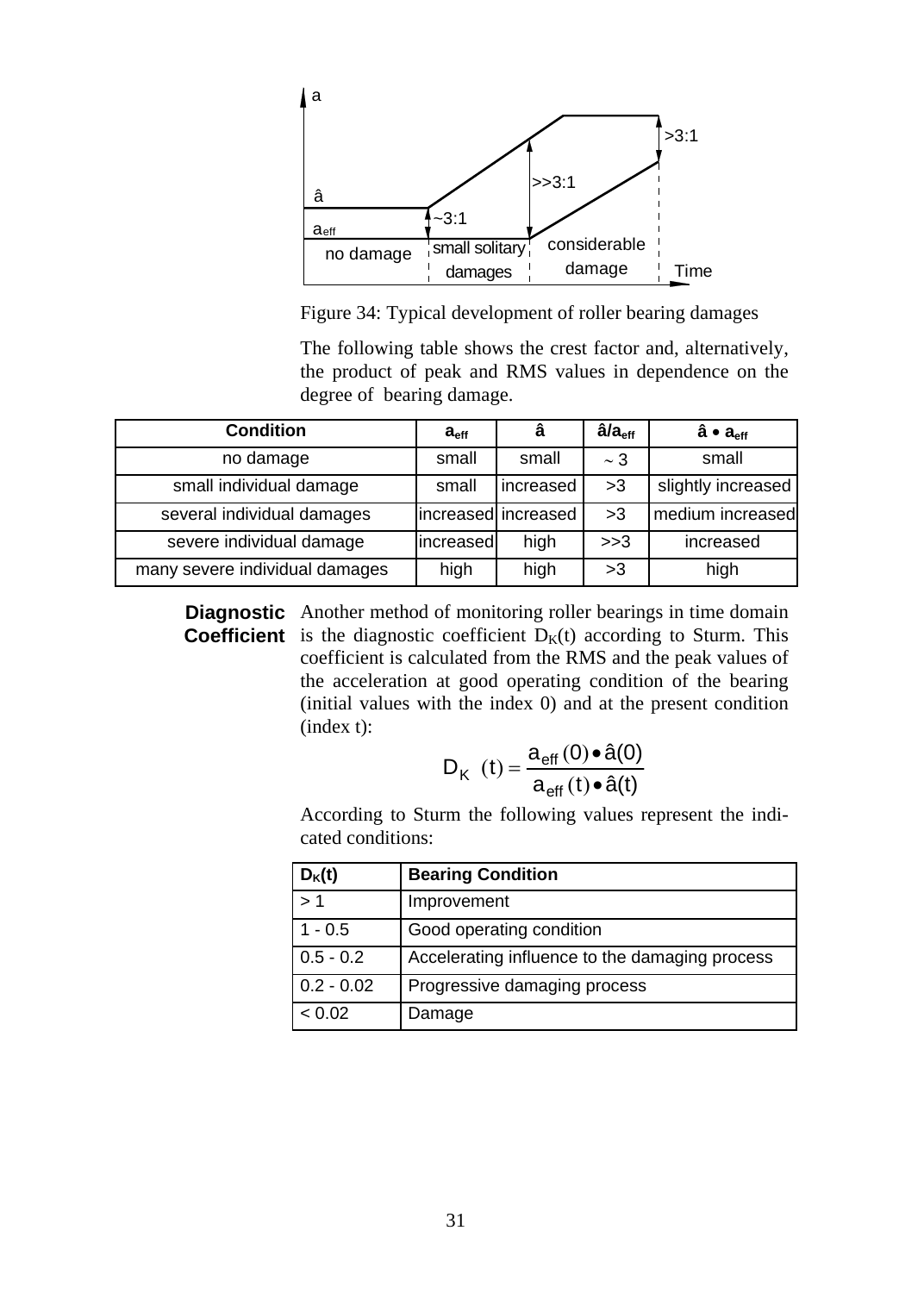#### **Measurement with the M12**

The two described methods of bearing monitoring can be applied using one M12 module. A 1 kHz high pass and a 10 kHz low pass filter are required. The high pass filter suppresses unbalance vibrations and lets only bearing noise pass. The 10 kHz low pass is recommended for suppressing the resonance peak of the accelerometer. The M12 must be in the acceleration range. The DC outputs for RMS and peak-topeak values provide the relevant quantities. Multiplication and division have to be performed externally.

![](_page_34_Picture_2.jpeg)

Please note that the M12 measures the peak-to-peak value. It<br>has to be divided by 2 to obtain the peak value. has to be divided by 2 to obtain the peak value â.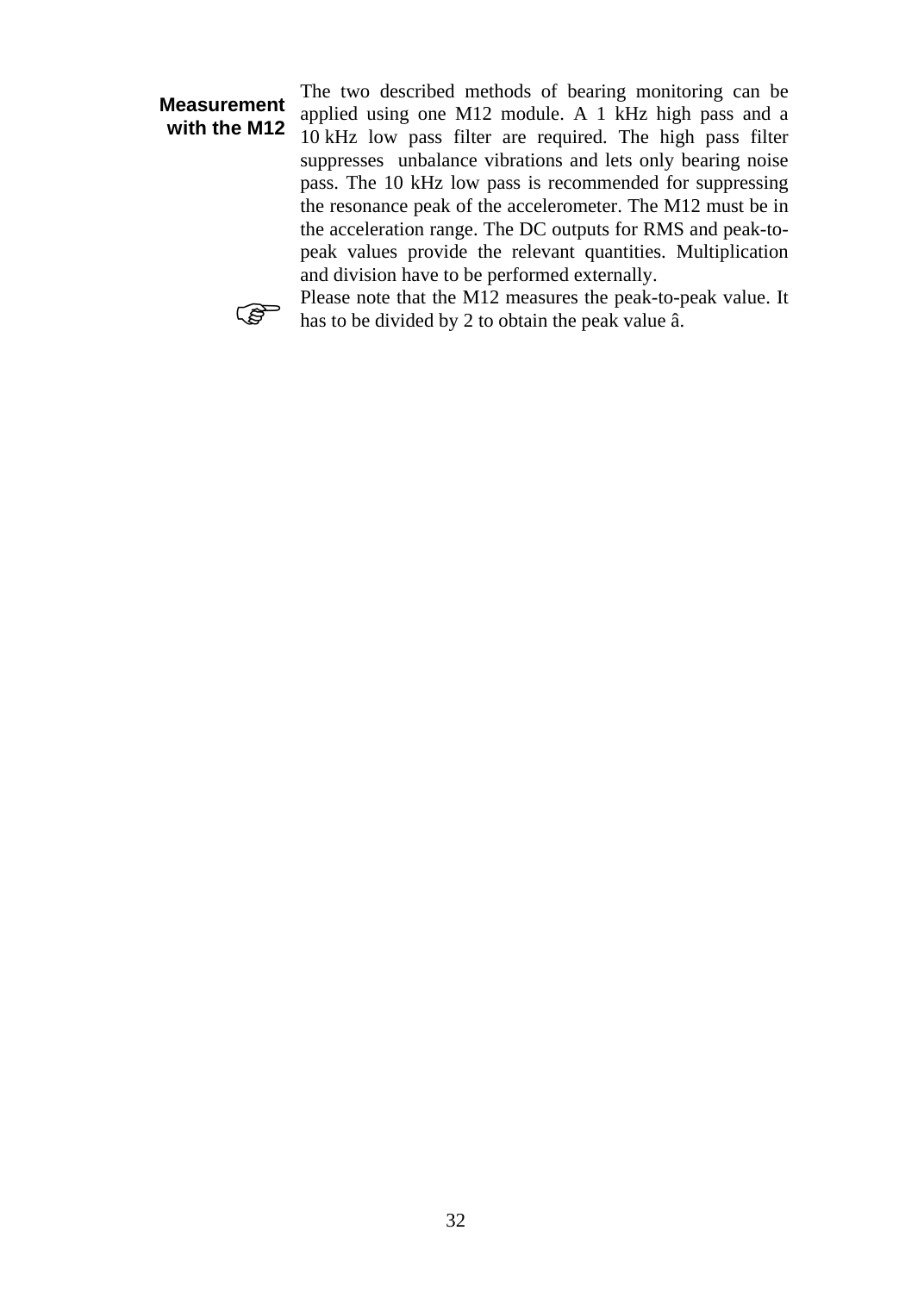## **6. Technical Data**

| <b>Measuring ranges</b>           |                                                                                          |                                                                                                   |  |  |  |
|-----------------------------------|------------------------------------------------------------------------------------------|---------------------------------------------------------------------------------------------------|--|--|--|
| Vibration acceleration            | $20/100/200$ m/s <sup>2</sup>                                                            |                                                                                                   |  |  |  |
| Vibration velocity                | 20 / 100 / 200 mm/s                                                                      |                                                                                                   |  |  |  |
| Vibration displacement            | 200 / 1000 / 2000 µm                                                                     |                                                                                                   |  |  |  |
| Accuracy (referred to full scale) | <b>RMS</b>                                                                               | peak-to-peak                                                                                      |  |  |  |
| Vibration acceleration            | ± 5%                                                                                     | ± 5%                                                                                              |  |  |  |
| Vibration velocity                | ± 5%                                                                                     | ± 8%                                                                                              |  |  |  |
| Vibration displacement            | $\pm$ 8 %                                                                                | ± 15%                                                                                             |  |  |  |
| Input                             | voltage input, $R_I = 1 M\Omega$<br>AC coupled, ICP® compatible                          |                                                                                                   |  |  |  |
| <b>Sensor supply</b>              | 3.8 - 5.6 mA constant current<br>compliance voltage $> 24$ V<br>selectable by DIP switch |                                                                                                   |  |  |  |
| <b>Suitable sensors</b>           |                                                                                          | ICP <sup>®</sup> compatible accelerometers<br>sensitivity: $1 - 10$ mV/ms <sup>-2</sup>           |  |  |  |
| <b>Frequency ranges</b>           |                                                                                          |                                                                                                   |  |  |  |
| Wide band signal at AC output     |                                                                                          | $1 Hz$ - $> 50 kHz$ (-3 dB) without Filter                                                        |  |  |  |
| Vibration acceleration            |                                                                                          | 1 Hz - 50 kHz (without high pass / 50 kHz low pass)                                               |  |  |  |
| Vibration velocity                | 3 Hz - 1 kHz (with high pass)                                                            |                                                                                                   |  |  |  |
| Vibration displacement            | 3 Hz - 200 Hz (with high pass)                                                           |                                                                                                   |  |  |  |
| <b>Band filter</b>                |                                                                                          | plug-in high pass and low pass modules                                                            |  |  |  |
| High pass                         | Butterworth, 2 <sup>nd</sup> order, 40 dB/decade                                         |                                                                                                   |  |  |  |
| Low pass                          | Butterworth, 4 <sup>th</sup> order, 70 dB/decade                                         |                                                                                                   |  |  |  |
| <b>Rectification</b>              |                                                                                          | true RMS, integration time constant approx. 1 s<br>true peak-to-peak value, hold time approx. 1 s |  |  |  |
| <b>Relay output</b>               | Form C contact, 40 VAC / 2A                                                              |                                                                                                   |  |  |  |
| Adjustable relay threshold        |                                                                                          | 10 - 100 % of measuring range, potentiometer                                                      |  |  |  |
| Adjustable relay delay            | $0 - 25 s \pm 20 \%$ , potentiometer                                                     |                                                                                                   |  |  |  |
| Relay hold time                   | selectable by DIP switch                                                                 |                                                                                                   |  |  |  |
|                                   | short: approximately 2 s                                                                 |                                                                                                   |  |  |  |
|                                   | long: $6 - 10s$                                                                          |                                                                                                   |  |  |  |
| 4-20 mA current loop output       | passive, opto insulated<br>terminal voltage: 12 - 30 V                                   |                                                                                                   |  |  |  |
| Wide band output                  | acceleration signal, $\hat{u}_a = \pm 10$ V                                              |                                                                                                   |  |  |  |
|                                   | 1 Hz - > 50 kHz, impedance: 100 $\Omega$                                                 |                                                                                                   |  |  |  |
| <b>DC</b> outputs                 | 0 - 10 V RMS                                                                             |                                                                                                   |  |  |  |
|                                   | 0 - 10 V peak-to-peak                                                                    |                                                                                                   |  |  |  |
|                                   |                                                                                          |                                                                                                   |  |  |  |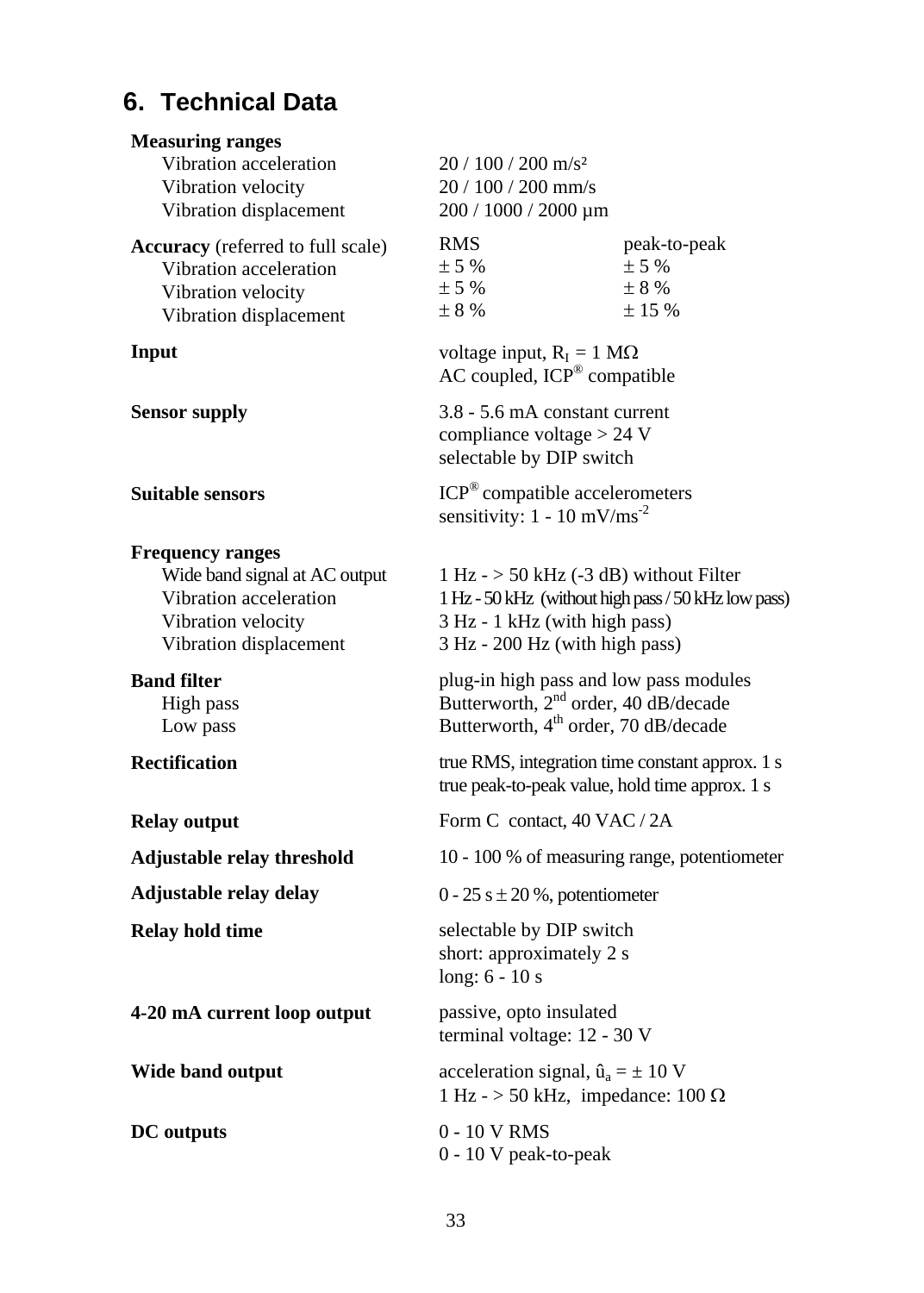| <b>Sensor status indication</b>    | LED $(0.0K^{\prime\prime})$ and alarm relay<br>threshold: 20 V sensor bias voltage       |
|------------------------------------|------------------------------------------------------------------------------------------|
| Overload indication                | LED $(0.0VL^4)$<br>at $\pm$ 10 V amplifier output voltage                                |
| Level display                      | 10 step LED bar graph<br>10 - 100 % of measuring range and<br>display of alarm threshold |
| <b>Power supply</b>                | $22 - 28$ VDC $/50 - 100$ mA<br>insulated from signal path                               |
| <b>Operating temperature range</b> | $-20 - 55$ °C<br>rel. humidity $< 95$ %, no condensation                                 |
| Dimensions $(W \times H \times D)$ | $22 \times 76 \times 111 \text{ mm}^3$                                                   |
| Weight                             | 140g                                                                                     |

## **Limited Warranty**

Metra warrants for a period of **24 months** that its products will be free from defects in material or workmanship and shall conform to the specifications current at the time of shipment.

The warranty period starts with the date of invoice. The customer must provide the dated bill of sale as evidence. The warranty period ends after 24 months.

Repairs do not extend the warranty period.

This limited warranty covers only defects which arise as a result of normal use according to the instruction manual.

Metra's responsibility under this warranty does not apply to any improper or inadequate maintenance or modification and operation outside the product's specifications.

> Shipment to Metra will be paid by the customer. The repaired or replaced product will be sent back at Metra's expense.